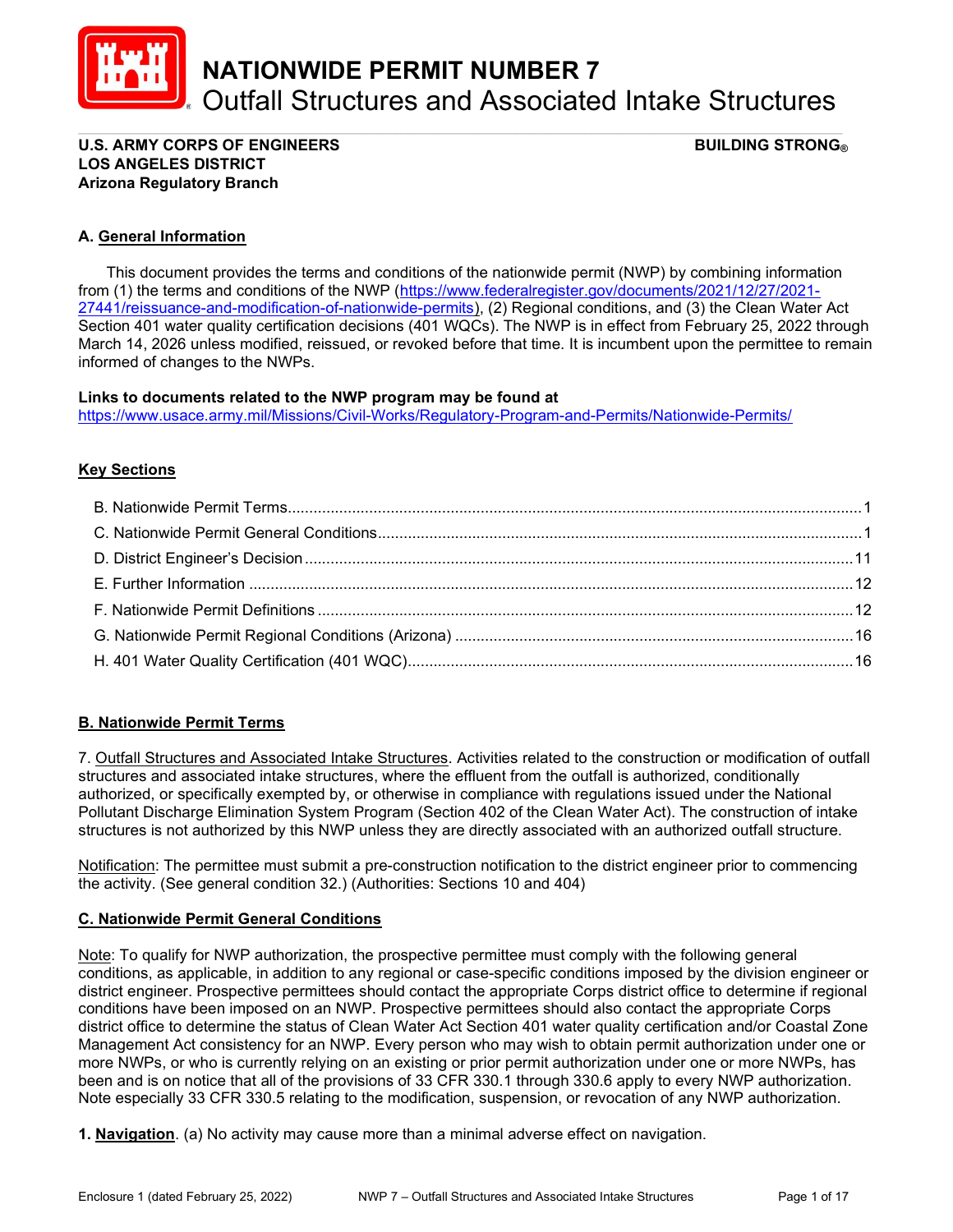(b) Any safety lights and signals prescribed by the U.S. Coast Guard, through regulations or otherwise, must be installed and maintained at the permittee's expense on authorized facilities in navigable waters of the United States.

(c) The permittee understands and agrees that, if future operations by the United States require the removal, relocation, or other alteration, of the structure or work herein authorized, or if, in the opinion of the Secretary of the Army or his or her authorized representative, said structure or work shall cause unreasonable obstruction to the free navigation of the navigable waters, the permittee will be required, upon due notice from the Corps of Engineers, to remove, relocate, or alter the structural work or obstructions caused thereby, without expense to the United States. No claim shall be made against the United States on account of any such removal or alteration.

2. Aquatic Life Movements. No activity may substantially disrupt the necessary life cycle movements of those species of aquatic life indigenous to the waterbody, including those species that normally migrate through the area, unless the activity's primary purpose is to impound water. All permanent and temporary crossings of waterbodies shall be suitably culverted, bridged, or otherwise designed and constructed to maintain low flows to sustain the movement of those aquatic species. If a bottomless culvert cannot be used, then the crossing should be designed and constructed to minimize adverse effects to aquatic life movements.

3. Spawning Areas. Activities in spawning areas during spawning seasons must be avoided to the maximum extent practicable. Activities that result in the physical destruction (e.g., through excavation, fill, or downstream smothering by substantial turbidity) of an important spawning area are not authorized.

4. Migratory Bird Breeding Areas. Activities in waters of the United States that serve as breeding areas for migratory birds must be avoided to the maximum extent practicable.

5. Shellfish Beds. No activity may occur in areas of concentrated shellfish populations, unless the activity is directly related to a shellfish harvesting activity authorized by NWPs 4 and 48, or is a shellfish seeding or habitat restoration activity authorized by NWP 27.

6. Suitable Material. No activity may use unsuitable material (e.g., trash, debris, car bodies, asphalt, etc.). Material used for construction or discharged must be free from toxic pollutants in toxic amounts (see section 307 of the Clean Water Act).

7. Water Supply Intakes. No activity may occur in the proximity of a public water supply intake, except where the activity is for the repair or improvement of public water supply intake structures or adjacent bank stabilization.

8. Adverse Effects From Impoundments. If the activity creates an impoundment of water, adverse effects to the aquatic system due to accelerating the passage of water, and/or restricting its flow must be minimized to the maximum extent practicable.

9. Management of Water Flows. To the maximum extent practicable, the pre-construction course, condition, capacity, and location of open waters must be maintained for each activity, including stream channelization, storm water management activities, and temporary and permanent road crossings, except as provided below. The activity must be constructed to withstand expected high flows. The activity must not restrict or impede the passage of normal or high flows, unless the primary purpose of the activity is to impound water or manage high flows. The activity may alter the pre-construction course, condition, capacity, and location of open waters if it benefits the aquatic environment (e.g., stream restoration or relocation activities).

10. Fills Within 100-Year Floodplains. The activity must comply with applicable FEMA-approved state or local floodplain management requirements.

11. Equipment. Heavy equipment working in wetlands or mudflats must be placed on mats, or other measures must be taken to minimize soil disturbance.

12. Soil Erosion and Sediment Controls. Appropriate soil erosion and sediment controls must be used and maintained in effective operating condition during construction, and all exposed soil and other fills, as well as any work below the ordinary high water mark or high tide line, must be permanently stabilized at the earliest practicable date. Permittees are encouraged to perform work within waters of the United States during periods of low-flow or no-flow, or during low tides.

13. Removal of Temporary Structures and Fills. Temporary structures must be removed, to the maximum extent practicable, after their use has been discontinued. Temporary fills must be removed in their entirety and the affected areas returned to pre-construction elevations. The affected areas must be revegetated, as appropriate.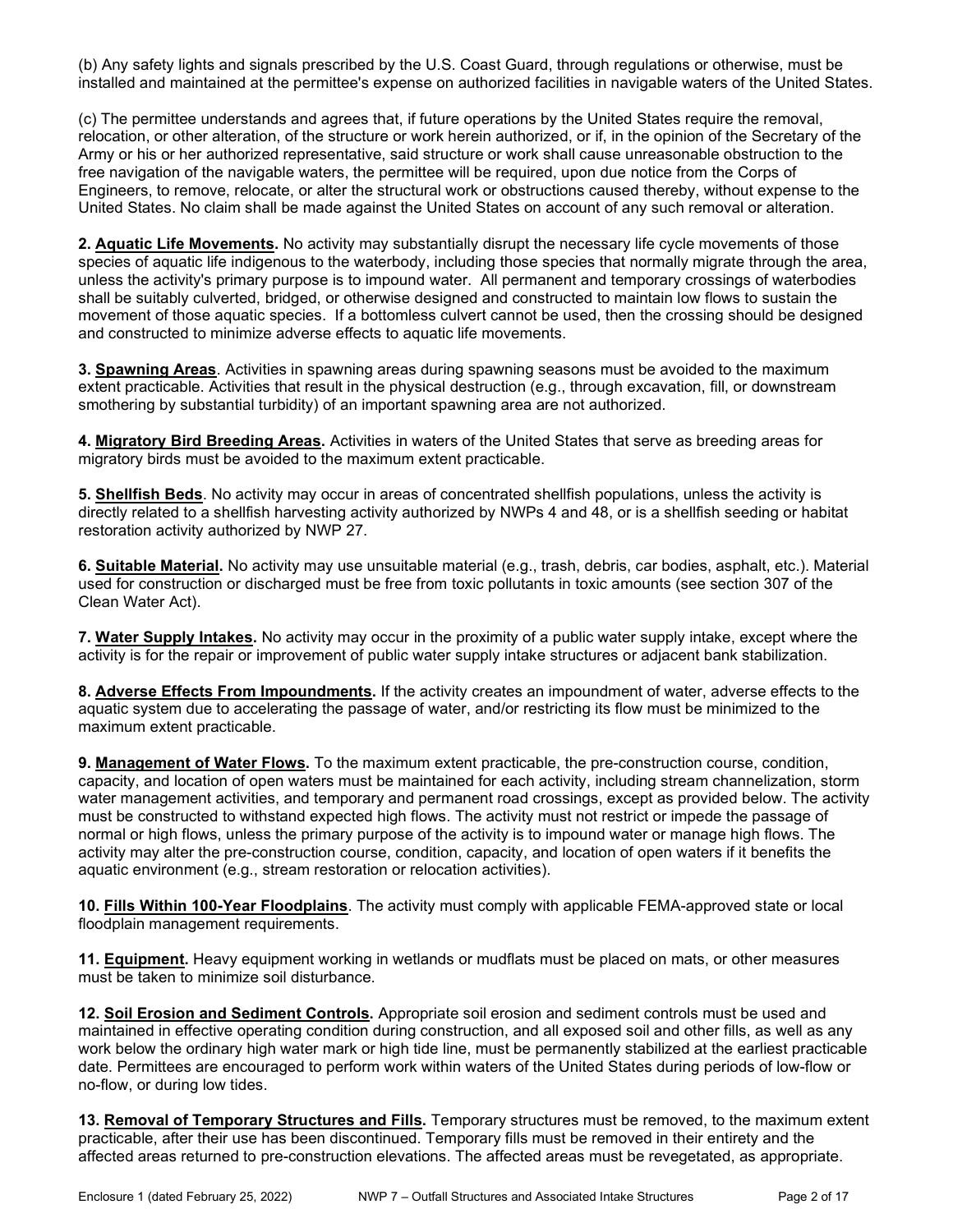14. Proper Maintenance. Any authorized structure or fill shall be properly maintained, including maintenance to ensure public safety and compliance with applicable NWP general conditions, as well as any activity-specific conditions added by the district engineer to an NWP authorization.

15. Single and Complete Project. The activity must be a single and complete project. The same NWP cannot be used more than once for the same single and complete project.

16. Wild and Scenic Rivers. (a) No NWP activity may occur in a component of the National Wild and Scenic River System, or in a river officially designated by Congress as a "study river" for possible inclusion in the system while the river is in an official study status, unless the appropriate Federal agency with direct management responsibility for such river, has determined in writing that the proposed activity will not adversely affect the Wild and Scenic River designation or study status.

(b) If a proposed NWP activity will occur in a component of the National Wild and Scenic River System, or in a river officially designated by Congress as a "study river" for possible inclusion in the system while the river is in an official study status, the permittee must submit a pre-construction notification (see general condition 32). The district engineer will coordinate the PCN with the Federal agency with direct management responsibility for that river. Permittees shall not begin the NWP activity until notified by the district engineer that the Federal agency with direct management responsibility for that river has determined in writing that the proposed NWP activity will not adversely affect the Wild and Scenic River designation or study status.

(c) Information on Wild and Scenic Rivers may be obtained from the appropriate Federal land management agency responsible for the designated Wild and Scenic River or study river (e.g., National Park Service, U.S. Forest Service, Bureau of Land Management, U.S. Fish and Wildlife Service). Information on these rivers is also available at: http://www.rivers.gov/.

17. Tribal Rights. No activity or its operation may impair reserved tribal rights, including, but not limited to, reserved water rights and treaty fishing and hunting rights.

18. Endangered Species. (a) No activity is authorized under any NWP which is likely to directly or indirectly jeopardize the continued existence of a threatened or endangered species or a species proposed for such designation, as identified under the Federal Endangered Species Act (ESA), or which will directly or indirectly destroy or adversely modify designated critical habitat or critical habitat proposed for such designation. No activity is authorized under any NWP which "may affect" a listed species or critical habitat, unless ESA section 7 consultation addressing the consequences of the proposed activity on listed species or critical habitat has been completed. See 50 CFR 402.02 for the definition of "effects of the action" for the purposes of ESA section 7 consultation, as well as 50 CFR 402.17, which provides further explanation under ESA section 7 regarding "activities that are reasonably certain to occur" and "consequences caused by the proposed action."

(b) Federal agencies should follow their own procedures for complying with the requirements of the ESA (see 33 CFR 330.4(f)(1)). If pre-construction notification is required for the proposed activity, the Federal permittee must provide the district engineer with the appropriate documentation to demonstrate compliance with those requirements. The district engineer will verify that the appropriate documentation has been submitted. If the appropriate documentation has not been submitted, additional ESA section 7 consultation may be necessary for the activity and the respective federal agency would be responsible for fulfilling its obligation under section 7 of the ESA.

(c) Non-federal permittees must submit a pre-construction notification to the district engineer if any listed species (or species proposed for listing) or designated critical habitat (or critical habitat proposed such designation) might be affected or is in the vicinity of the activity, or if the activity is located in designated critical habitat or critical habitat proposed for such designation, and shall not begin work on the activity until notified by the district engineer that the requirements of the ESA have been satisfied and that the activity is authorized. For activities that might affect Federally-listed endangered or threatened species (or species proposed for listing) or designated critical habitat (or critical habitat proposed for such designation), the pre-construction notification must include the name(s) of the endangered or threatened species (or species proposed for listing) that might be affected by the proposed activity or that utilize the designated critical habitat (or critical habitat proposed for such designation) that might be affected by the proposed activity. The district engineer will determine whether the proposed activity "may affect" or will have "no effect" to listed species and designated critical habitat and will notify the non-Federal applicant of the Corps' determination within 45 days of receipt of a complete pre-construction notification. For activities where the non-Federal applicant has identified listed species (or species proposed for listing) or designated critical habitat (or critical habitat proposed for such designation) that might be affected or is in the vicinity of the activity, and has so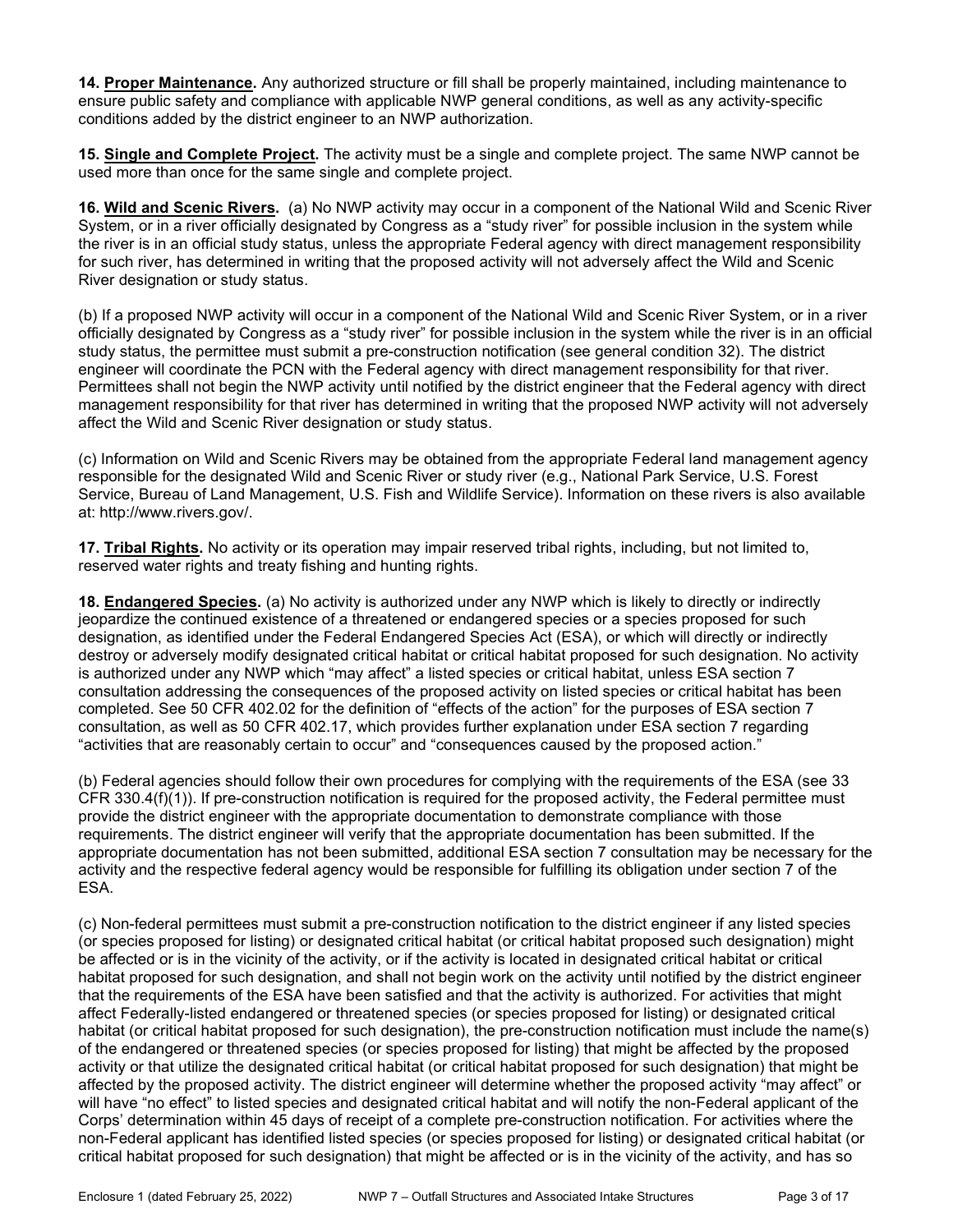notified the Corps, the applicant shall not begin work until the Corps has provided notification that the proposed activity will have "no effect" on listed species (or species proposed for listing or designated critical habitat (or critical habitat proposed for such designation), or until ESA section 7 consultation or conference has been completed. If the non-Federal applicant has not heard back from the Corps within 45 days, the applicant must still wait for notification from the Corps.

(d) As a result of formal or informal consultation or conference with the FWS or NMFS the district engineer may add species-specific permit conditions to the NWPs.

(e) Authorization of an activity by an NWP does not authorize the "take" of a threatened or endangered species as defined under the ESA. In the absence of separate authorization (e.g., an ESA Section 10 Permit, a Biological Opinion with "incidental take" provisions, etc.) from the FWS or the NMFS, the Endangered Species Act prohibits any person subject to the jurisdiction of the United States to take a listed species, where "take" means to harass, harm, pursue, hunt, shoot, wound, kill, trap, capture, or collect, or to attempt to engage in any such conduct. The word "harm" in the definition of "take'' means an act which actually kills or injures wildlife. Such an act may include significant habitat modification or degradation where it actually kills or injures wildlife by significantly impairing essential behavioral patterns, including breeding, feeding or sheltering.

(f) If the non-federal permittee has a valid ESA section  $10(a)(1)(B)$  incidental take permit with an approved Habitat Conservation Plan for a project or a group of projects that includes the proposed NWP activity, the non-federal applicant should provide a copy of that ESA section 10(a)(1)(B) permit with the PCN required by paragraph (c) of this general condition. The district engineer will coordinate with the agency that issued the ESA section 10(a)(1)(B) permit to determine whether the proposed NWP activity and the associated incidental take were considered in the internal ESA section 7 consultation conducted for the ESA section 10(a)(1)(B) permit. If that coordination results in concurrence from the agency that the proposed NWP activity and the associated incidental take were considered in the internal ESA section 7 consultation for the ESA section 10(a)(1)(B) permit, the district engineer does not need to conduct a separate ESA section 7 consultation for the proposed NWP activity. The district engineer will notify the non-federal applicant within 45 days of receipt of a complete pre-construction notification whether the ESA section 10(a)(1)(B) permit covers the proposed NWP activity or whether additional ESA section 7 consultation is required.

(g) Information on the location of threatened and endangered species and their critical habitat can be obtained directly from the offices of the FWS and NMFS or their world wide web pages at http://www.fws.gov/ or http://www.fws.gov/ipac and http://www.nmfs.noaa.gov/pr/species/esa/ respectively.

19. Migratory Birds and Bald and Golden Eagles. The permittee is responsible for ensuring that an action authorized by an NWP complies with the Migratory Bird Treaty Act and the Bald and Golden Eagle Protection Act. The permittee is responsible for contacting the appropriate local office of the U.S. Fish and Wildlife Service to determine what measures, if any, are necessary or appropriate to reduce adverse effects to migratory birds or eagles, including whether "incidental take" permits are necessary and available under the Migratory Bird Treaty Act or Bald and Golden Eagle Protection Act for a particular activity.

20. Historic Properties. (a) No activity is authorized under any NWP which may have the potential to cause effects to properties listed, or eligible for listing, in the National Register of Historic Places until the requirements of Section 106 of the National Historic Preservation Act (NHPA) have been satisfied.

(b) Federal permittees should follow their own procedures for complying with the requirements of section 106 of the National Historic Preservation Act (see 33 CFR 330.4(g)(1)). If pre-construction notification is required for the proposed NWP activity, the Federal permittee must provide the district engineer with the appropriate documentation to demonstrate compliance with those requirements. The district engineer will verify that the appropriate documentation has been submitted. If the appropriate documentation is not submitted, then additional consultation under section 106 may be necessary. The respective federal agency is responsible for fulfilling its obligation to comply with section 106.

(c) Non-federal permittees must submit a pre-construction notification to the district engineer if the NWP activity might have the potential to cause effects to any historic properties listed on, determined to be eligible for listing on, or potentially eligible for listing on the National Register of Historic Places, including previously unidentified properties. For such activities, the pre-construction notification must state which historic properties might have the potential to be affected by the proposed NWP activity or include a vicinity map indicating the location of the historic properties or the potential for the presence of historic properties. Assistance regarding information on the location of, or potential for, the presence of historic properties can be sought from the State Historic Preservation Officer, Tribal Historic Preservation Officer, or designated tribal representative, as appropriate, and the National Register of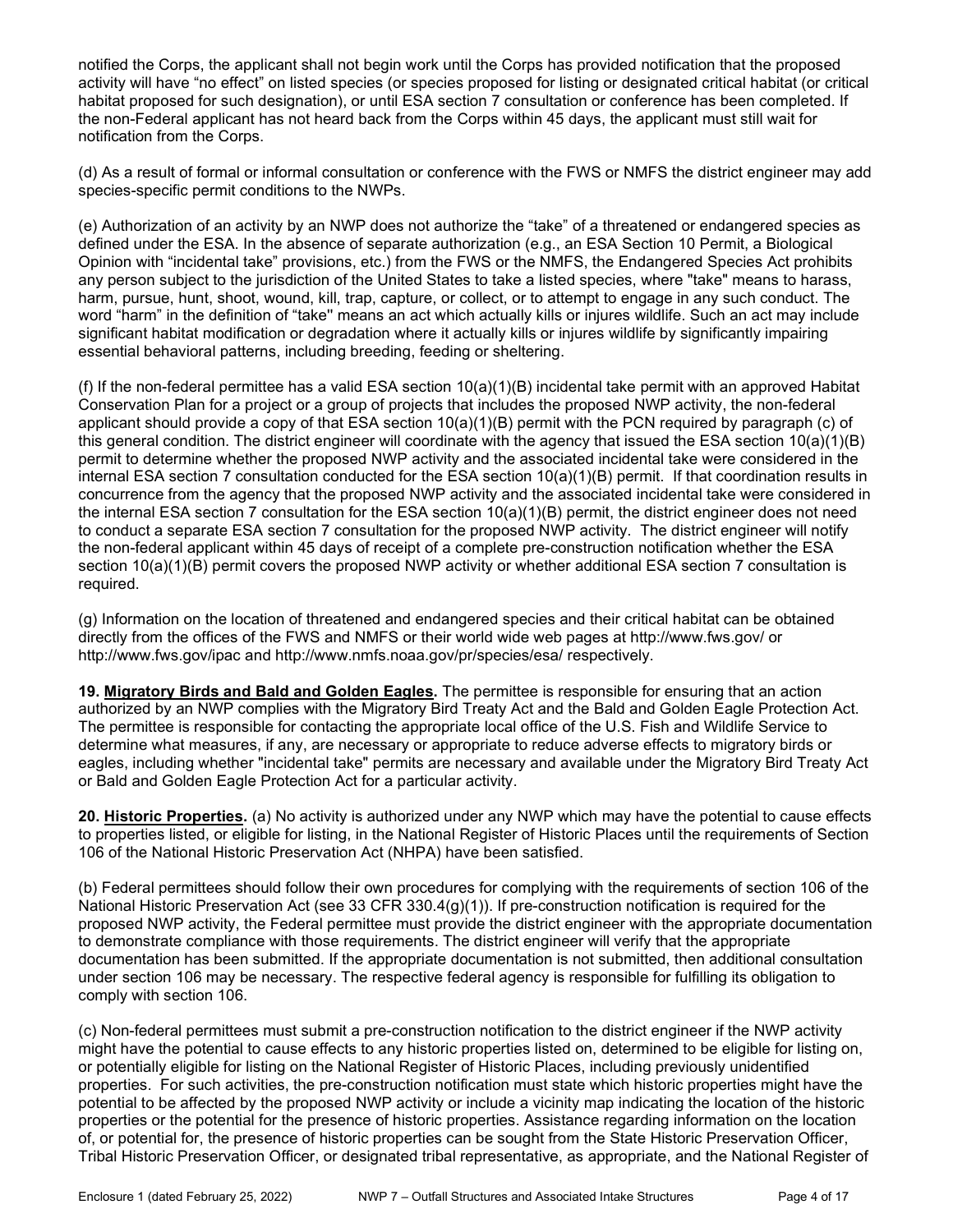Historic Places (see 33 CFR 330.4(g)). When reviewing pre-construction notifications, district engineers will comply with the current procedures for addressing the requirements of section 106 of the National Historic Preservation Act. The district engineer shall make a reasonable and good faith effort to carry out appropriate identification efforts commensurate with potential impacts, which may include background research, consultation, oral history interviews, sample field investigation, and/or field survey. Based on the information submitted in the PCN and these identification efforts, the district engineer shall determine whether the proposed NWP activity has the potential to cause effects on the historic properties. Section 106 consultation is not required when the district engineer determines that the activity does not have the potential to cause effects on historic properties (see 36 CFR 800.3(a)). Section 106 consultation is required when the district engineer determines that the activity has the potential to cause effects on historic properties. The district engineer will conduct consultation with consulting parties identified under 36 CFR 800.2(c) when he or she makes any of the following effect determinations for the purposes of section 106 of the NHPA: no historic properties affected, no adverse effect, or adverse effect.

(d) Where the non-Federal applicant has identified historic properties on which the proposed NWP activity might have the potential to cause effects and has so notified the Corps, the non-Federal applicant shall not begin the activity until notified by the district engineer either that the activity has no potential to cause effects to historic properties or that NHPA section 106 consultation has been completed. For non-federal permittees, the district engineer will notify the prospective permittee within 45 days of receipt of a complete pre-construction notification whether NHPA section 106 consultation is required. If NHPA section 106 consultation is required, the district engineer will notify the non-Federal applicant that he or she cannot begin the activity until section 106 consultation is completed. If the non-Federal applicant has not heard back from the Corps within 45 days, the applicant must still wait for notification from the Corps.

(e) Prospective permittees should be aware that section 110k of the NHPA (54 U.S.C. 306113) prevents the Corps from granting a permit or other assistance to an applicant who, with intent to avoid the requirements of section 106 of the NHPA, has intentionally significantly adversely affected a historic property to which the permit would relate, or having legal power to prevent it, allowed such significant adverse effect to occur, unless the Corps, after consultation with the Advisory Council on Historic Preservation (ACHP), determines that circumstances justify granting such assistance despite the adverse effect created or permitted by the applicant. If circumstances justify granting the assistance, the Corps is required to notify the ACHP and provide documentation specifying the circumstances, the degree of damage to the integrity of any historic properties affected, and proposed mitigation. This documentation must include any views obtained from the applicant, SHPO/THPO, appropriate Indian tribes if the undertaking occurs on or affects historic properties on tribal lands or affects properties of interest to those tribes, and other parties known to have a legitimate interest in the impacts to the permitted activity on historic properties.

21. Discovery of Previously Unknown Remains and Artifacts. Permittees that discover any previously unknown historic, cultural or archeological remains and artifacts while accomplishing the activity authorized by an NWP, they must immediately notify the district engineer of what they have found, and to the maximum extent practicable, avoid construction activities that may affect the remains and artifacts until the required coordination has been completed. The district engineer will initiate the Federal, Tribal, and state coordination required to determine if the items or remains warrant a recovery effort or if the site is eligible for listing in the National Register of Historic Places.

22. Designated Critical Resource Waters. Critical resource waters include, NOAA-managed marine sanctuaries and marine monuments, and National Estuarine Research Reserves. The district engineer may designate, after notice and opportunity for public comment, additional waters officially designated by a state as having particular environmental or ecological significance, such as outstanding national resource waters or state natural heritage sites. The district engineer may also designate additional critical resource waters after notice and opportunity for public comment.

(a) Discharges of dredged or fill material into waters of the United States are not authorized by NWPs 7, 12, 14, 16, 17, 21, 29, 31, 35, 39, 40, 42, 43, 44, 49, 50, 51, 52, 57 and 58 for any activity within, or directly affecting, critical resource waters, including wetlands adjacent to such waters.

(b) For NWPs 3, 8, 10, 13, 15, 18, 19, 22, 23, 25, 27, 28, 30, 33, 34, 36, 37, 38, and 54, notification is required in accordance with general condition 32, for any activity proposed by permittees in the designated critical resource waters including wetlands adjacent to those waters. The district engineer may authorize activities under these NWPs only after she or he determines that the impacts to the critical resource waters will be no more than minimal.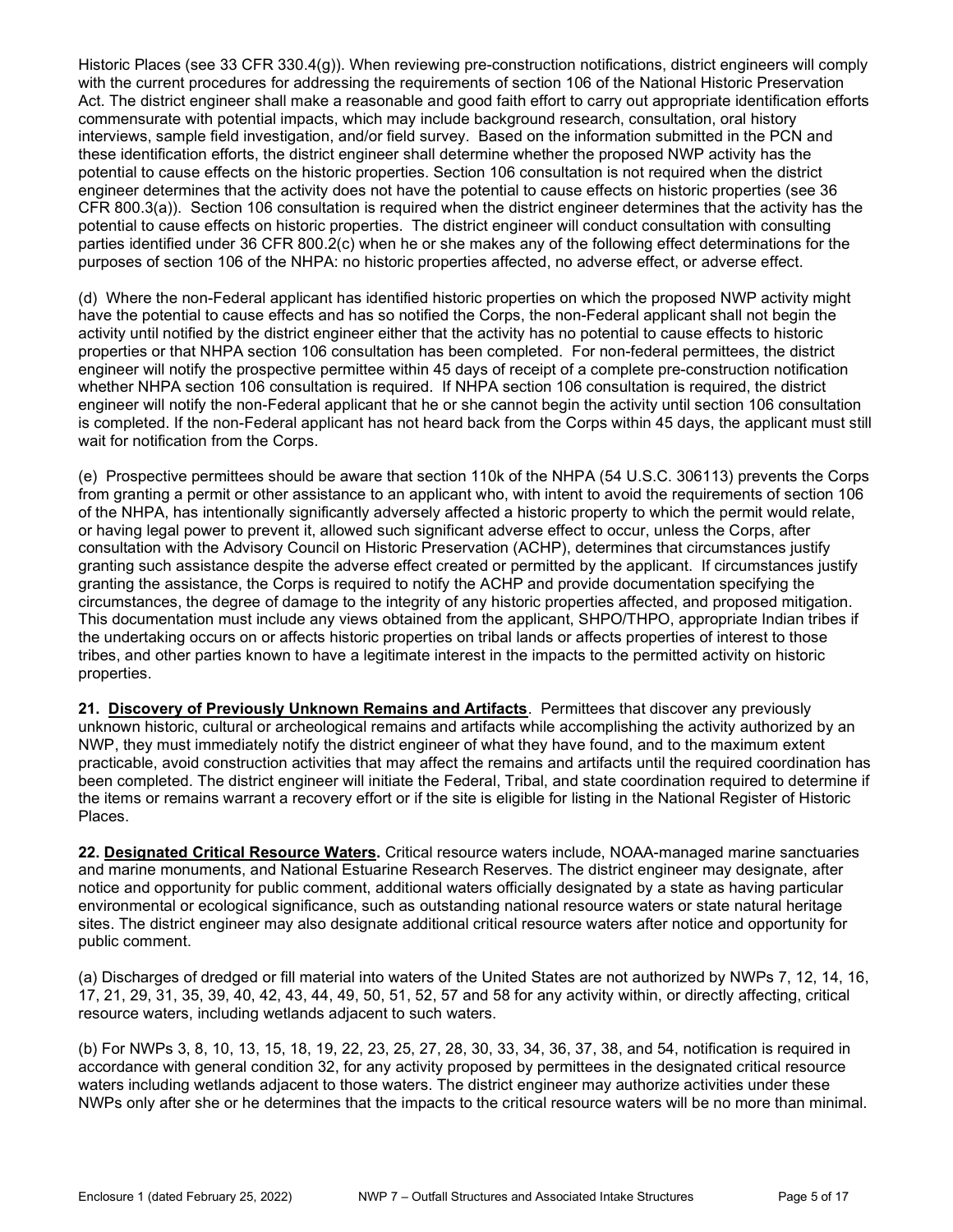23. Mitigation. The district engineer will consider the following factors when determining appropriate and practicable mitigation necessary to ensure that the individual and cumulative adverse environmental effects are no more than minimal:

(a) The activity must be designed and constructed to avoid and minimize adverse effects, both temporary and permanent, to waters of the United States to the maximum extent practicable at the project site (i.e., on site).

(b) Mitigation in all its forms (avoiding, minimizing, rectifying, reducing, or compensating for resource losses) will be required to the extent necessary to ensure that the individual and cumulative adverse environmental effects are no more than minimal.

(c) Compensatory mitigation at a minimum one-for-one ratio will be required for all wetland losses that exceed 1/10 acre and require pre-construction notification, unless the district engineer determines in writing that either some other form of mitigation would be more environmentally appropriate or the adverse environmental effects of the proposed activity are no more than minimal, and provides an activity-specific waiver of this requirement. For wetland losses of 1/10-acre or less that require pre-construction notification, the district engineer may determine on a case-by-case basis that compensatory mitigation is required to ensure that the activity results in only minimal adverse environmental effects.

(d) Compensatory mitigation at a minimum one-for-one ratio will be required for all losses of stream bed that exceed 3/100-acre and require pre-construction notification, unless the district engineer determines in writing that either some other form of mitigation would be more environmentally appropriate or the adverse environmental effects of the proposed activity are no more than minimal, and provides an activity-specific waiver of this requirement. This compensatory mitigation requirement may be satisfied through the restoration or enhancement of riparian areas next to streams in accordance with paragraph (e) of this general condition. For losses of stream bed of 3/100-acre or less that require pre-construction notification, the district engineer may determine on a case-bycase basis that compensatory mitigation is required to ensure that the activity results in only minimal adverse environmental effects. Compensatory mitigation for losses of streams should be provided, if practicable, through stream rehabilitation, enhancement, or preservation, since streams are difficult-to-replace resources (see 33 CFR 332.3(e)(3)).

(e) Compensatory mitigation plans for NWP activities in or near streams or other open waters will normally include a requirement for the restoration or enhancement, maintenance, and legal protection (e.g., conservation easements) of riparian areas next to open waters. In some cases, the restoration or maintenance/protection of riparian areas may be the only compensatory mitigation required. If restoring riparian areas involves planting vegetation, only native species should be planted. The width of the required riparian area will address documented water quality or aquatic habitat loss concerns. Normally, the riparian area will be 25 to 50 feet wide on each side of the stream, but the district engineer may require slightly wider riparian areas to address documented water quality or habitat loss concerns. If it is not possible to restore or maintain/protect a riparian area on both sides of a stream, or if the waterbody is a lake or coastal waters, then restoring or maintaining/protecting a riparian area along a single bank or shoreline may be sufficient. Where both wetlands and open waters exist on the project site, the district engineer will determine the appropriate compensatory mitigation (e.g., riparian areas and/or wetlands compensation) based on what is best for the aquatic environment on a watershed basis. In cases where riparian areas are determined to be the most appropriate form of minimization or compensatory mitigation, the district engineer may waive or reduce the requirement to provide wetland compensatory mitigation for wetland losses.

(f) Compensatory mitigation projects provided to offset losses of aquatic resources must comply with the applicable provisions of 33 CFR part 332.

(1) The prospective permittee is responsible for proposing an appropriate compensatory mitigation option if compensatory mitigation is necessary to ensure that the activity results in no more than minimal adverse environmental effects. For the NWPs, the preferred mechanism for providing compensatory mitigation is mitigation bank credits or in-lieu fee program credits (see 33 CFR 332.3(b)(2) and (3)). However, if an appropriate number and type of mitigation bank or in-lieu credits are not available at the time the PCN is submitted to the district engineer, the district engineer may approve the use of permittee-responsible mitigation.

(2) The amount of compensatory mitigation required by the district engineer must be sufficient to ensure that the authorized activity results in no more than minimal individual and cumulative adverse environmental effects (see 33 CFR 330.1(e)(3)). (See also 33 CFR 332.3(f).)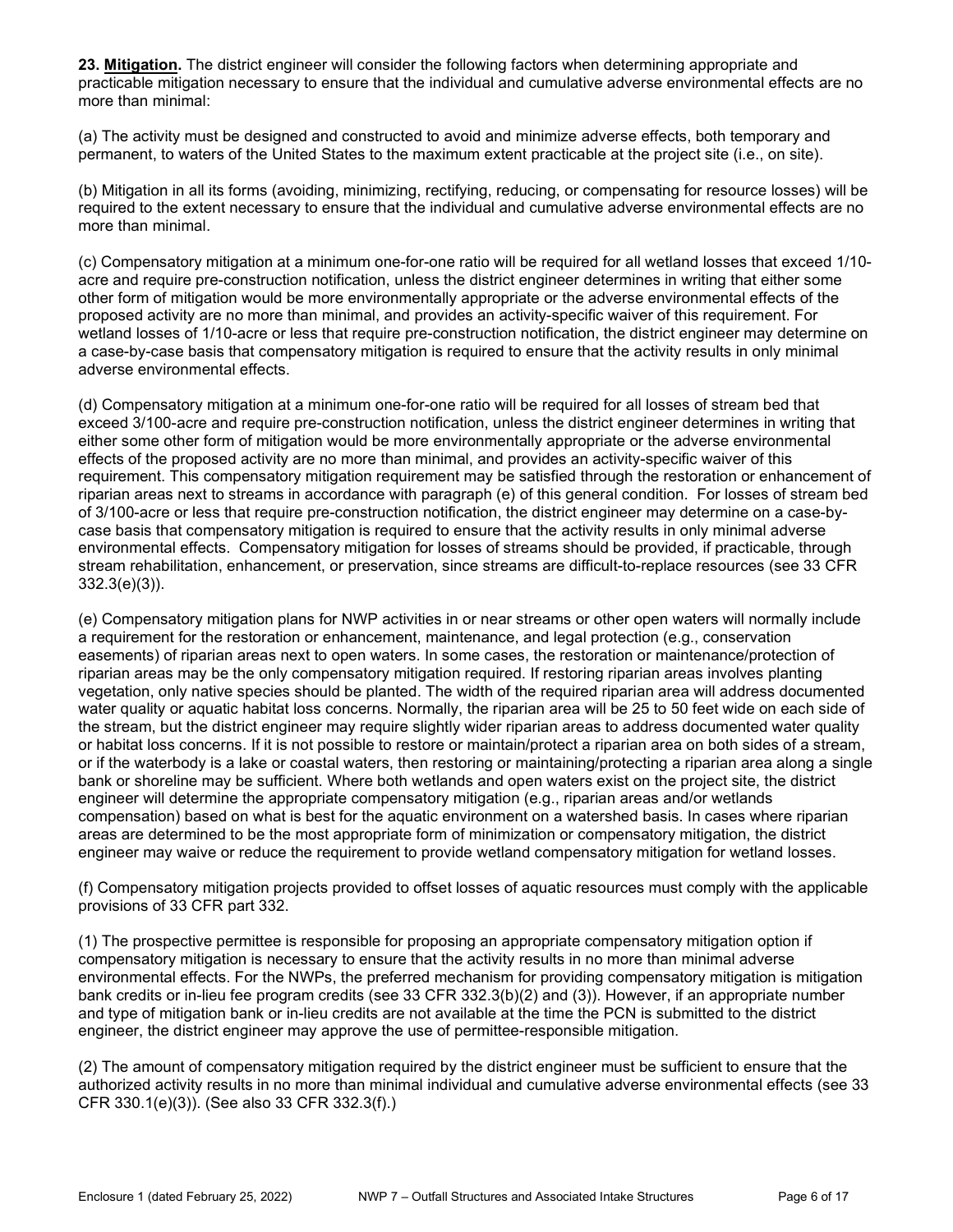(3) Since the likelihood of success is greater and the impacts to potentially valuable uplands are reduced, aquatic resource restoration should be the first compensatory mitigation option considered for permittee-responsible mitigation.

(4) If permittee-responsible mitigation is the proposed option, the prospective permittee is responsible for submitting a mitigation plan. A conceptual or detailed mitigation plan may be used by the district engineer to make the decision on the NWP verification request, but a final mitigation plan that addresses the applicable requirements of 33 CFR 332.4(c)(2) through (14) must be approved by the district engineer before the permittee begins work in waters of the United States, unless the district engineer determines that prior approval of the final mitigation plan is not practicable or not necessary to ensure timely completion of the required compensatory mitigation (see 33 CFR 332.3(k)(3)). If permittee-responsible mitigation is the proposed option, and the proposed compensatory mitigation site is located on land in which another federal agency holds an easement, the district engineer will coordinate with that federal agency to determine if proposed compensatory mitigation project is compatible with the terms of the easement.

(5) If mitigation bank or in-lieu fee program credits are the proposed option, the mitigation plan needs to address only the baseline conditions at the impact site and the number of credits to be provided (see 33 CFR 332.4(c)(1)(ii)).

(6) Compensatory mitigation requirements (e.g., resource type and amount to be provided as compensatory mitigation, site protection, ecological performance standards, monitoring requirements) may be addressed through conditions added to the NWP authorization, instead of components of a compensatory mitigation plan (see 33 CFR 332.4(c)(1)(ii)).

(g) Compensatory mitigation will not be used to increase the acreage losses allowed by the acreage limits of the NWPs. For example, if an NWP has an acreage limit of 1/2-acre, it cannot be used to authorize any NWP activity resulting in the loss of greater than 1/2-acre of waters of the United States, even if compensatory mitigation is provided that replaces or restores some of the lost waters. However, compensatory mitigation can and should be used, as necessary, to ensure that an NWP activity already meeting the established acreage limits also satisfies the no more than minimal impact requirement for the NWPs.

(h) Permittees may propose the use of mitigation banks, in-lieu fee programs, or permittee-responsible mitigation. When developing a compensatory mitigation proposal, the permittee must consider appropriate and practicable options consistent with the framework at 33 CFR 332.3(b). For activities resulting in the loss of marine or estuarine resources, permittee-responsible mitigation may be environmentally preferable if there are no mitigation banks or in-lieu fee programs in the area that have marine or estuarine credits available for sale or transfer to the permittee. For permittee-responsible mitigation, the special conditions of the NWP verification must clearly indicate the party or parties responsible for the implementation and performance of the compensatory mitigation project, and, if required, its long-term management.

(i) Where certain functions and services of waters of the United States are permanently adversely affected by a regulated activity, such as discharges of dredged or fill material into waters of the United States that will convert a forested or scrub-shrub wetland to a herbaceous wetland in a permanently maintained utility line right-of-way, mitigation may be required to reduce the adverse environmental effects of the activity to the no more than minimal level.

24. Safety of Impoundment Structures. To ensure that all impoundment structures are safely designed, the district engineer may require non-Federal applicants to demonstrate that the structures comply with established state or federal, dam safety criteria or have been designed by qualified persons. The district engineer may also require documentation that the design has been independently reviewed by similarly qualified persons, and appropriate modifications made to ensure safety.

25. Water Quality. (a) Where the certifying authority (state, authorized tribe, or EPA, as appropriate) has not previously certified compliance of an NWP with CWA section 401, a CWA section 401 water quality certification for the proposed discharge must be obtained or waived (see 33 CFR 330.4(c)). If the permittee cannot comply with all of the conditions of a water quality certification previously issued by certifying authority for the issuance of the NWP, then the permittee must obtain a water quality certification or waiver for the proposed discharge in order for the activity to be authorized by an NWP.

(b) If the NWP activity requires pre-construction notification and the certifying authority has not previously certified compliance of an NWP with CWA section 401, the proposed discharge is not authorized by an NWP until water quality certification is obtained or waived. If the certifying authority issues a water quality certification for the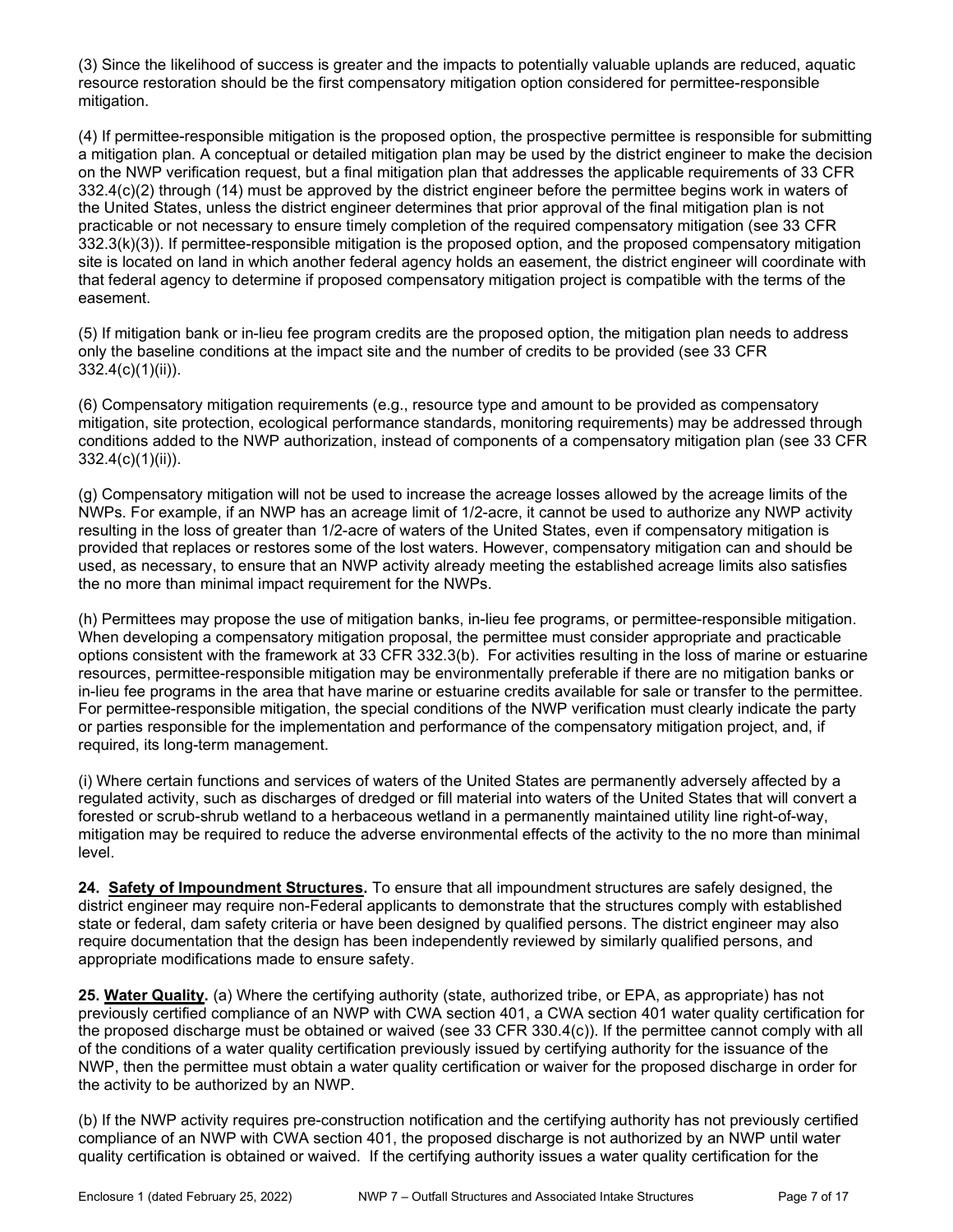proposed discharge, the permittee must submit a copy of the certification to the district engineer. The discharge is not authorized by an NWP until the district engineer has notified the permittee that the water quality certification requirement has been satisfied by the issuance of a water quality certification or a waiver.

(c) The district engineer or certifying authority may require additional water quality management measures to ensure that the authorized activity does not result in more than minimal degradation of water quality.

26. Coastal Zone Management. In coastal states where an NWP has not previously received a state coastal zone management consistency concurrence, an individual state coastal zone management consistency concurrence must be obtained, or a presumption of concurrence must occur (see 33 CFR 330.4(d)). If the permittee cannot comply with all of the conditions of a coastal zone management consistency concurrence previously issued by the state, then the permittee must obtain an individual coastal zone management consistency concurrence or presumption of concurrence in order for the activity to be authorized by an NWP. The district engineer or a state may require additional measures to ensure that the authorized activity is consistent with state coastal zone management requirements.

27. Regional and Case-By-Case Conditions. The activity must comply with any regional conditions that may have been added by the Division Engineer (see 33 CFR 330.4(e)) and with any case specific conditions added by the Corps or by the state, Indian Tribe, or U.S. EPA in its CWA section 401 Water Quality Certification, or by the state in its Coastal Zone Management Act consistency determination.

28. Use of Multiple Nationwide Permits. The use of more than one NWP for a single and complete project is authorized, subject to the following restrictions:

(a) If only one of the NWPs used to authorize the single and complete project has a specified acreage limit, the acreage loss of waters of the United States cannot exceed the acreage limit of the NWP with the highest specified acreage limit. For example, if a road crossing over tidal waters is constructed under NWP 14, with associated bank stabilization authorized by NWP 13, the maximum acreage loss of waters of the United States for the total project cannot exceed 1/3-acre.

(b) If one or more of the NWPs used to authorize the single and complete project has specified acreage limits, the acreage loss of waters of the United States authorized by those NWPs cannot exceed their respective specified acreage limits. For example, if a commercial development is constructed under NWP 39, and the single and complete project includes the filling of an upland ditch authorized by NWP 46, the maximum acreage loss of waters of the United States for the commercial development under NWP 39 cannot exceed 1/2-acre, and the total acreage loss of waters of United States due to the NWP 39 and 46 activities cannot exceed 1 acre.

29. Transfer of Nationwide Permit Verifications. If the permittee sells the property associated with a nationwide permit verification, the permittee may transfer the nationwide permit verification to the new owner by submitting a letter to the appropriate Corps district office to validate the transfer. A copy of the nationwide permit verification must be attached to the letter, and the letter must contain the following statement and signature:

"When the structures or work authorized by this nationwide permit are still in existence at the time the property is transferred, the terms and conditions of this nationwide permit, including any special conditions, will continue to be binding on the new owner(s) of the property. To validate the transfer of this nationwide permit and the associated liabilities associated with compliance with its terms and conditions, have the transferee sign and date below."

(Transferee)

\_\_\_\_\_\_\_\_\_\_\_\_\_\_\_\_\_\_\_\_\_\_\_\_\_\_\_\_\_\_\_\_\_\_\_\_\_\_\_\_\_\_\_\_\_ (Date)

<sup>30.</sup> Compliance Certification. Each permittee who receives an NWP verification letter from the Corps must provide a signed certification documenting completion of the authorized activity and implementation of any required compensatory mitigation. The success of any required permittee-responsible mitigation, including the achievement of ecological performance standards, will be addressed separately by the district engineer. The Corps will provide the permittee the certification document with the NWP verification letter. The certification document will include: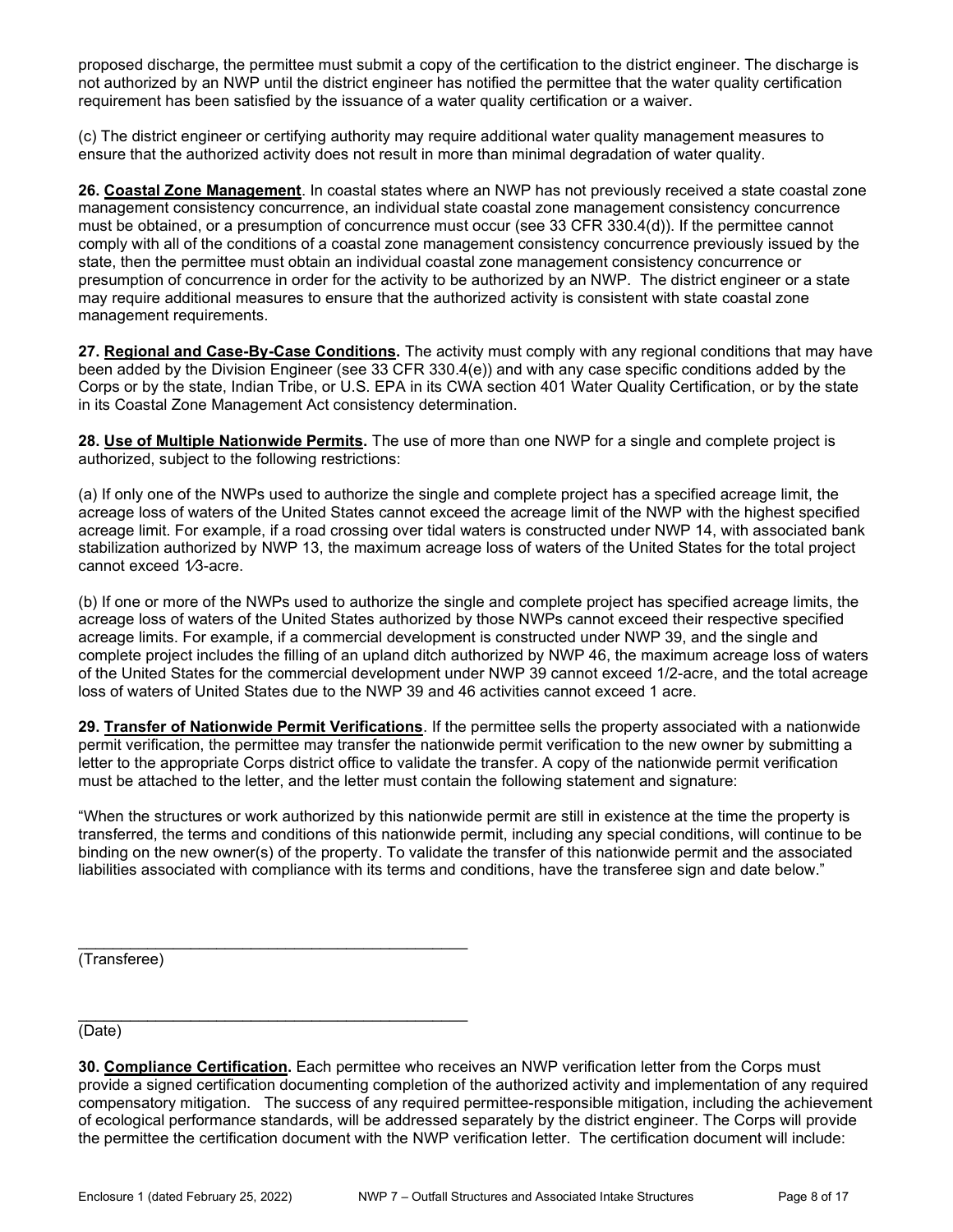(a) A statement that the authorized activity was done in accordance with the NWP authorization, including any general, regional, or activity-specific conditions;

(b) A statement that the implementation of any required compensatory mitigation was completed in accordance with the permit conditions. If credits from a mitigation bank or in-lieu fee program are used to satisfy the compensatory mitigation requirements, the certification must include the documentation required by 33 CFR 332.3(l)(3) to confirm that the permittee secured the appropriate number and resource type of credits; and

(c) The signature of the permittee certifying the completion of the activity and mitigation.

The completed certification document must be submitted to the district engineer within 30 days of completion of the authorized activity or the implementation of any required compensatory mitigation, whichever occurs later.

31. Activities Affecting Structures or Works Built by the United States. If an NWP activity also requires review by, or permission from, the Corps pursuant to 33 U.S.C. 408 because it will alter or temporarily or permanently occupy or use a U.S. Army Corps of Engineers (USACE) federally authorized Civil Works project (a "USACE project"), the prospective permittee must submit a pre-construction notification. See paragraph (b)(10) of general condition 32. An activity that requires section 408 permission and/or review is not authorized by an NWP until the appropriate Corps office issues the section 408 permission or completes its review to alter, occupy, or use the USACE project, and the district engineer issues a written NWP verification.

32. Pre-Construction Notification. (a) Timing. Where required by the terms of the NWP, the prospective permittee must notify the district engineer by submitting a pre-construction notification (PCN) as early as possible. The district engineer must determine if the PCN is complete within 30 calendar days of the date of receipt and, if the PCN is determined to be incomplete, notify the prospective permittee within that 30 day period to request the additional information necessary to make the PCN complete. The request must specify the information needed to make the PCN complete. As a general rule, district engineers will request additional information necessary to make the PCN complete only once. However, if the prospective permittee does not provide all of the requested information, then the district engineer will notify the prospective permittee that the PCN is still incomplete and the PCN review process will not commence until all of the requested information has been received by the district engineer. The prospective permittee shall not begin the activity until either:

(1) He or she is notified in writing by the district engineer that the activity may proceed under the NWP with any special conditions imposed by the district or division engineer; or

(2) 45 calendar days have passed from the district engineer's receipt of the complete PCN and the prospective permittee has not received written notice from the district or division engineer. However, if the permittee was required to notify the Corps pursuant to general condition 18 that listed species or critical habitat might be affected or are in the vicinity of the activity, or to notify the Corps pursuant to general condition 20 that the activity might have the potential to cause effects to historic properties, the permittee cannot begin the activity until receiving written notification from the Corps that there is "no effect" on listed species or "no potential to cause effects" on historic properties, or that any consultation required under Section 7 of the Endangered Species Act (see 33 CFR 330.4(f)) and/or section 106 of the National Historic Preservation Act (see 33 CFR 330.4(g)) has been completed. If the proposed activity requires a written waiver to exceed specified limits of an NWP, the permittee may not begin the activity until the district engineer issues the waiver. If the district or division engineer notifies the permittee in writing that an individual permit is required within 45 calendar days of receipt of a complete PCN, the permittee cannot begin the activity until an individual permit has been obtained. Subsequently, the permittee's right to proceed under the NWP may be modified, suspended, or revoked only in accordance with the procedure set forth in 33 CFR 330.5(d)(2).

(b) Contents of Pre-Construction Notification: The PCN must be in writing and include the following information:

(1) Name, address and telephone numbers of the prospective permittee;

(2) Location of the proposed activity;

(3) Identify the specific NWP or NWP(s) the prospective permittee wants to use to authorize the proposed activity;

(4) (i) A description of the proposed activity; the activity's purpose; direct and indirect adverse environmental effects the activity would cause, including the anticipated amount of loss of wetlands, other special aquatic sites, and other waters expected to result from the NWP activity, in acres, linear feet, or other appropriate unit of measure; a description of any proposed mitigation measures intended to reduce the adverse environmental effects caused by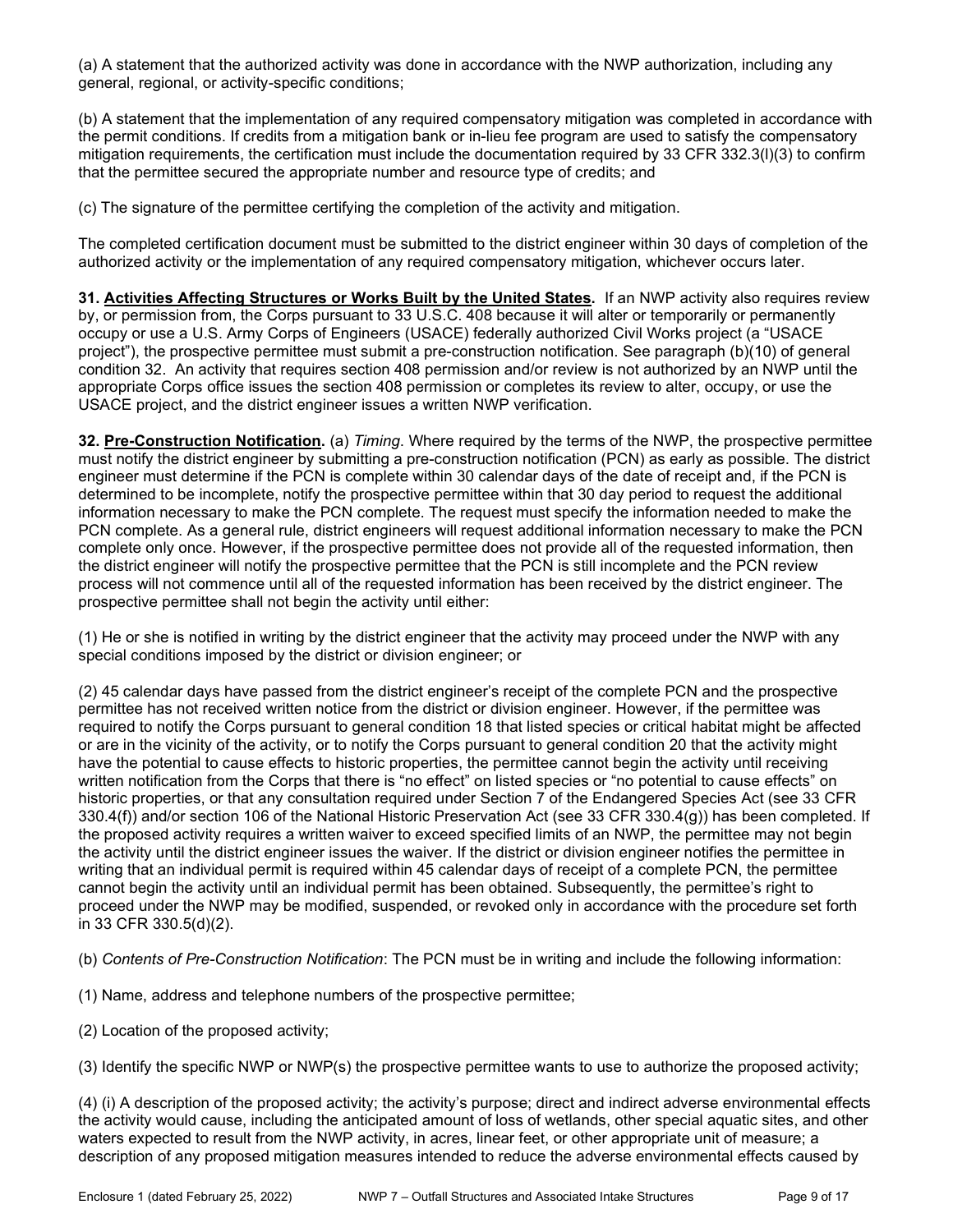the proposed activity; and any other NWP(s), regional general permit(s), or individual permit(s) used or intended to be used to authorize any part of the proposed project or any related activity, including other separate and distant crossings for linear projects that require Department of the Army authorization but do not require pre-construction notification. The description of the proposed activity and any proposed mitigation measures should be sufficiently detailed to allow the district engineer to determine that the adverse environmental effects of the activity will be no more than minimal and to determine the need for compensatory mitigation or other mitigation measures.

(ii) For linear projects where one or more single and complete crossings require pre-construction notification, the PCN must include the quantity of anticipated losses of wetlands, other special aquatic sites, and other waters for each single and complete crossing of those wetlands, other special aquatic sites, and other waters (including those single and complete crossings authorized by an NWP but do not require PCNs). This information will be used by the district engineer to evaluate the cumulative adverse environmental effects of the proposed linear project, and does not change those non-PCN NWP activities into NWP PCNs.

(iii) Sketches should be provided when necessary to show that the activity complies with the terms of the NWP. (Sketches usually clarify the activity and when provided results in a quicker decision. Sketches should contain sufficient detail to provide an illustrative description of the proposed activity (e.g., a conceptual plan), but do not need to be detailed engineering plans);

(5) The PCN must include a delineation of wetlands, other special aquatic sites, and other waters, such as lakes and ponds, and perennial and intermittent streams, on the project site. Wetland delineations must be prepared in accordance with the current method required by the Corps. The permittee may ask the Corps to delineate the special aquatic sites and other waters on the project site, but there may be a delay if the Corps does the delineation, especially if the project site is large or contains many wetlands, other special aquatic sites, and other waters. Furthermore, the 45-day period will not start until the delineation has been submitted to or completed by the Corps, as appropriate;

(6) If the proposed activity will result in the loss of greater than 1/10-acre of wetlands or 3/100-acre of stream bed and a PCN is required, the prospective permittee must submit a statement describing how the mitigation requirement will be satisfied, or explaining why the adverse environmental effects are no more than minimal and why compensatory mitigation should not be required. As an alternative, the prospective permittee may submit a conceptual or detailed mitigation plan.

(7) For non-federal permittees, if any listed species (or species proposed for listing) or designated critical habitat (or critical habitat proposed for such designation) might be affected or is in the vicinity of the activity, or if the activity is located in designated critical habitat (or critical habitat proposed for such designation), the PCN must include the name(s) of those endangered or threatened species (or species proposed for listing) that might be affected by the proposed activity or utilize the designated critical habitat (or critical habitat proposed for such designation) that might be affected by the proposed activity. For NWP activities that require pre-construction notification, Federal permittees must provide documentation demonstrating compliance with the Endangered Species Act;

(8) For non-federal permittees, if the NWP activity might have the potential to cause effects to a historic property listed on, determined to be eligible for listing on, or potentially eligible for listing on, the National Register of Historic Places, the PCN must state which historic property might have the potential to be affected by the proposed activity or include a vicinity map indicating the location of the historic property. For NWP activities that require preconstruction notification, Federal permittees must provide documentation demonstrating compliance with section 106 of the National Historic Preservation Act;

(9) For an activity that will occur in a component of the National Wild and Scenic River System, or in a river officially designated by Congress as a "study river" for possible inclusion in the system while the river is in an official study status, the PCN must identify the Wild and Scenic River or the "study river" (see general condition 16); and

(10) For an NWP activity that requires permission from, or review by, the Corps pursuant to 33 U.S.C. 408 because it will alter or temporarily or permanently occupy or use a U.S. Army Corps of Engineers federally authorized civil works project, the pre-construction notification must include a statement confirming that the project proponent has submitted a written request for section 408 permission from, or review by, the Corps office having jurisdiction over that USACE project.

(c) Form of Pre-Construction Notification: The nationwide permit pre-construction notification form (Form ENG 6082) should be used for NWP PCNs. A letter containing the required information may also be used. Applicants may provide electronic files of PCNs and supporting materials if the district engineer has established tools and procedures for electronic submittals.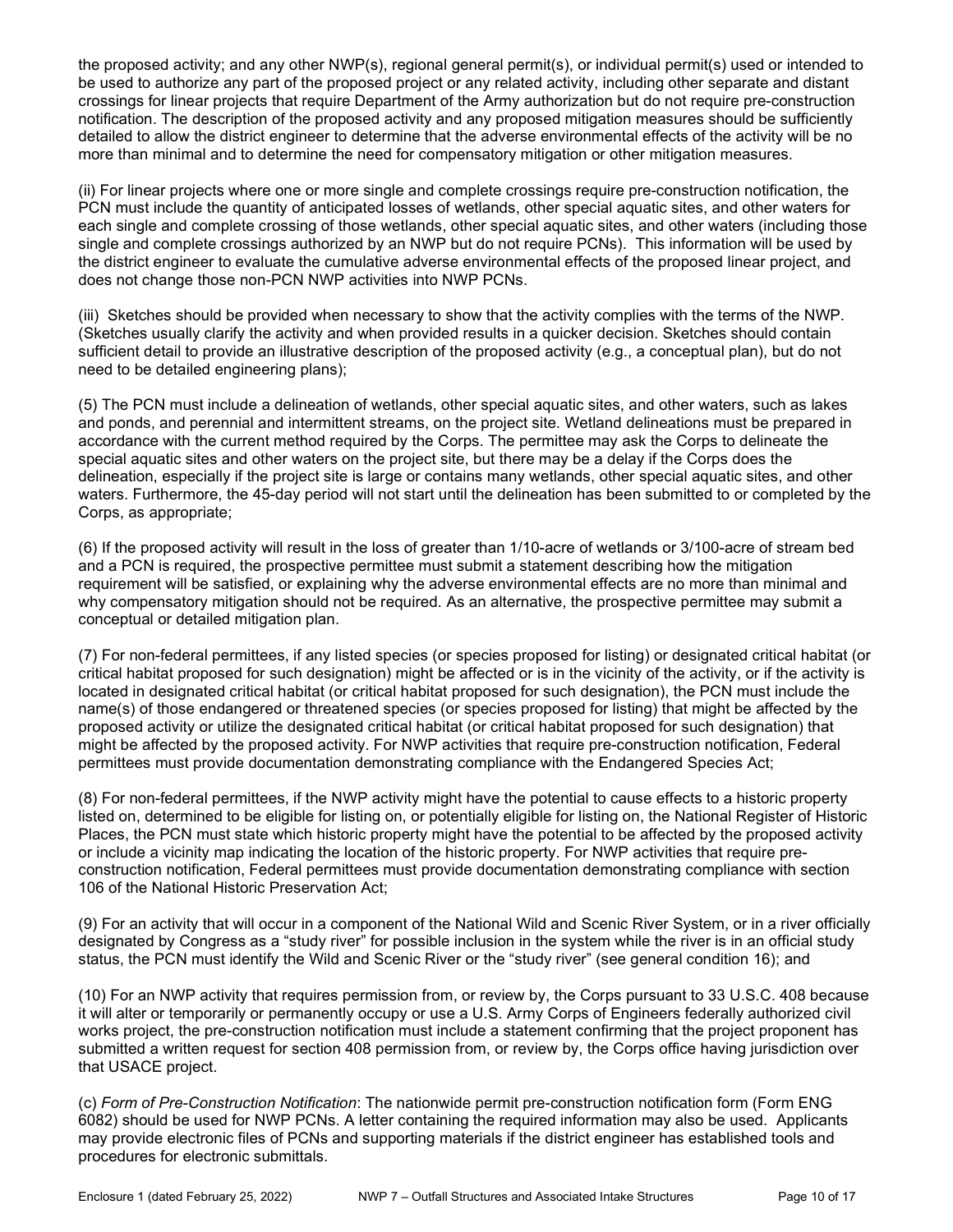(d) Agency Coordination: (1) The district engineer will consider any comments from Federal and state agencies concerning the proposed activity's compliance with the terms and conditions of the NWPs and the need for mitigation to reduce the activity's adverse environmental effects so that they are no more than minimal.

(2) Agency coordination is required for: (i) all NWP activities that require pre-construction notification and result in the loss of greater than 1/2-acre of waters of the United States; (ii) NWP 13 activities in excess of 500 linear feet, fills greater than one cubic yard per running foot, or involve discharges of dredged or fill material into special aquatic sites; and (iii) NWP 54 activities in excess of 500 linear feet, or that extend into the waterbody more than 30 feet from the mean low water line in tidal waters or the ordinary high water mark in the Great Lakes.

(3) When agency coordination is required, the district engineer will immediately provide (e.g., via e-mail, facsimile transmission, overnight mail, or other expeditious manner) a copy of the complete PCN to the appropriate Federal or state offices (FWS, state natural resource or water quality agency, EPA, and, if appropriate, the NMFS). With the exception of NWP 37, these agencies will have 10 calendar days from the date the material is transmitted to notify the district engineer via telephone, facsimile transmission, or e-mail that they intend to provide substantive, sitespecific comments. The comments must explain why the agency believes the adverse environmental effects will be more than minimal. If so contacted by an agency, the district engineer will wait an additional 15 calendar days before making a decision on the pre-construction notification. The district engineer will fully consider agency comments received within the specified time frame concerning the proposed activity's compliance with the terms and conditions of the NWPs, including the need for mitigation to ensure that the net adverse environmental effects of the proposed activity are no more than minimal. The district engineer will provide no response to the resource agency, except as provided below. The district engineer will indicate in the administrative record associated with each pre-construction notification that the resource agencies' concerns were considered. For NWP 37, the emergency watershed protection and rehabilitation activity may proceed immediately in cases where there is an unacceptable hazard to life or a significant loss of property or economic hardship will occur. The district engineer will consider any comments received to decide whether the NWP 37 authorization should be modified, suspended, or revoked in accordance with the procedures at 33 CFR 330.5.

(4) In cases of where the prospective permittee is not a Federal agency, the district engineer will provide a response to NMFS within 30 calendar days of receipt of any Essential Fish Habitat conservation recommendations, as required by section 305(b)(4)(B) of the Magnuson-Stevens Fishery Conservation and Management Act.

(5) Applicants are encouraged to provide the Corps with either electronic files or multiple copies of pre-construction notifications to expedite agency coordination.

## D. District Engineer's Decision

1. In reviewing the PCN for the proposed activity, the district engineer will determine whether the activity authorized by the NWP will result in more than minimal individual or cumulative adverse environmental effects or may be contrary to the public interest. If a project proponent requests authorization by a specific NWP, the district engineer should issue the NWP verification for that activity if it meets the terms and conditions of that NWP, unless he or she determines, after considering mitigation, that the proposed activity will result in more than minimal individual and cumulative adverse effects on the aquatic environment and other aspects of the public interest and exercises discretionary authority to require an individual permit for the proposed activity. For a linear project, this determination will include an evaluation of the single and complete crossings of waters of the United States that require PCNs to determine whether they individually satisfy the terms and conditions of the NWP(s), as well as the cumulative effects caused by all of the crossings of waters of the United States authorized by an NWP. If an applicant requests a waiver of an applicable limit, as provided for in NWPs 13, 36, or 54, the district engineer will only grant the waiver upon a written determination that the NWP activity will result in only minimal individual and cumulative adverse environmental effects.

2. When making minimal adverse environmental effects determinations the district engineer will consider the direct and indirect effects caused by the NWP activity. He or she will also consider the cumulative adverse environmental effects caused by activities authorized by an NWP and whether those cumulative adverse environmental effects are no more than minimal. The district engineer will also consider site specific factors, such as the environmental setting in the vicinity of the NWP activity, the type of resource that will be affected by the NWP activity, the functions provided by the aquatic resources that will be affected by the NWP activity, the degree or magnitude to which the aquatic resources perform those functions, the extent that aquatic resource functions will be lost as a result of the NWP activity (e.g., partial or complete loss), the duration of the adverse effects (temporary or permanent), the importance of the aquatic resource functions to the region (e.g., watershed or ecoregion), and mitigation required by the district engineer. If an appropriate functional or condition assessment method is available and practicable to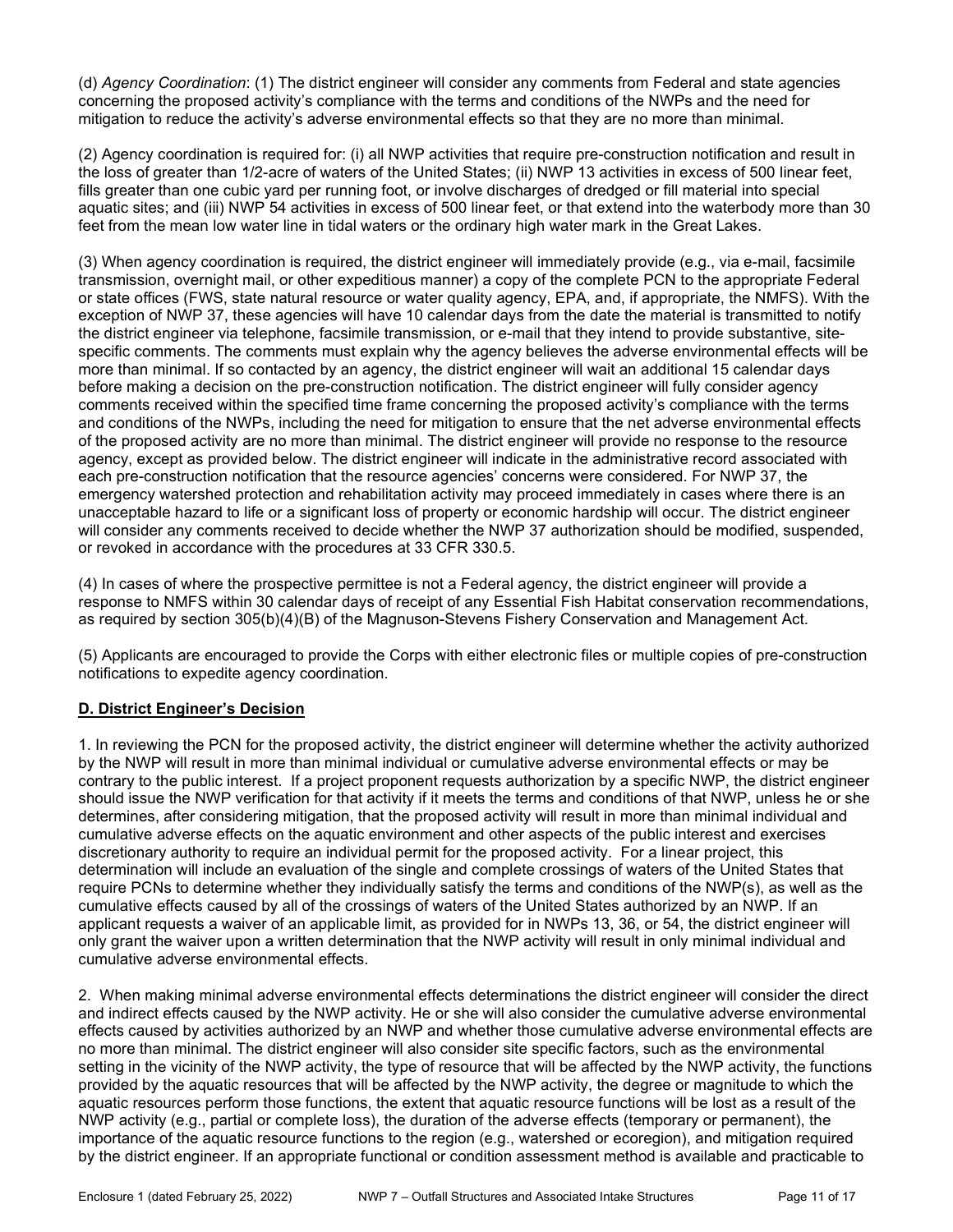use, that assessment method may be used by the district engineer to assist in the minimal adverse environmental effects determination. The district engineer may add case-specific special conditions to the NWP authorization to address site-specific environmental concerns.

3. If the proposed activity requires a PCN and will result in a loss of greater than 1/10-acre of wetlands or 3/100 acre of stream bed, the prospective permittee should submit a mitigation proposal with the PCN. Applicants may also propose compensatory mitigation for NWP activities with smaller impacts, or for impacts to other types of waters. The district engineer will consider any proposed compensatory mitigation or other mitigation measures the applicant has included in the proposal in determining whether the net adverse environmental effects of the proposed activity are no more than minimal. The compensatory mitigation proposal may be either conceptual or detailed. If the district engineer determines that the activity complies with the terms and conditions of the NWP and that the adverse environmental effects are no more than minimal, after considering mitigation, the district engineer will notify the permittee and include any activity-specific conditions in the NWP verification the district engineer deems necessary. Conditions for compensatory mitigation requirements must comply with the appropriate provisions at 33 CFR 332.3(k). The district engineer must approve the final mitigation plan before the permittee commences work in waters of the United States, unless the district engineer determines that prior approval of the final mitigation plan is not practicable or not necessary to ensure timely completion of the required compensatory mitigation. If the prospective permittee elects to submit a compensatory mitigation plan with the PCN, the district engineer will expeditiously review the proposed compensatory mitigation plan. The district engineer must review the proposed compensatory mitigation plan within 45 calendar days of receiving a complete PCN and determine whether the proposed mitigation would ensure that the NWP activity results in no more than minimal adverse environmental effects. If the net adverse environmental effects of the NWP activity (after consideration of the mitigation proposal) are determined by the district engineer to be no more than minimal, the district engineer will provide a timely written response to the applicant. The response will state that the NWP activity can proceed under the terms and conditions of the NWP, including any activity-specific conditions added to the NWP authorization by the district engineer.

4. If the district engineer determines that the adverse environmental effects of the proposed activity are more than minimal, then the district engineer will notify the applicant either: (a) that the activity does not qualify for authorization under the NWP and instruct the applicant on the procedures to seek authorization under an individual permit; (b) that the activity is authorized under the NWP subject to the applicant's submission of a mitigation plan that would reduce the adverse environmental effects so that they are no more than minimal; or (c) that the activity is authorized under the NWP with specific modifications or conditions. Where the district engineer determines that mitigation is required to ensure no more than minimal adverse environmental effects, the activity will be authorized within the 45-day PCN period (unless additional time is required to comply with general conditions 18, 20, and/or 31), with activity-specific conditions that state the mitigation requirements. The authorization will include the necessary conceptual or detailed mitigation plan or a requirement that the applicant submit a mitigation plan that would reduce the adverse environmental effects so that they are no more than minimal. When compensatory mitigation is required, no work in waters of the United States may occur until the district engineer has approved a specific mitigation plan or has determined that prior approval of a final mitigation plan is not practicable or not necessary to ensure timely completion of the required compensatory mitigation.

# E. Further Information

1. District engineers have authority to determine if an activity complies with the terms and conditions of an NWP.

2. NWPs do not obviate the need to obtain other federal, state, or local permits, approvals, or authorizations required by law.

- 3. NWPs do not grant any property rights or exclusive privileges.
- 4. NWPs do not authorize any injury to the property or rights of others.
- 5. NWPs do not authorize interference with any existing or proposed Federal project (see general condition 31).

## F. Nationwide Permit Definitions

Best management practices (BMPs): Policies, practices, procedures, or structures implemented to mitigate the adverse environmental effects on surface water quality resulting from development. BMPs are categorized as structural or non-structural.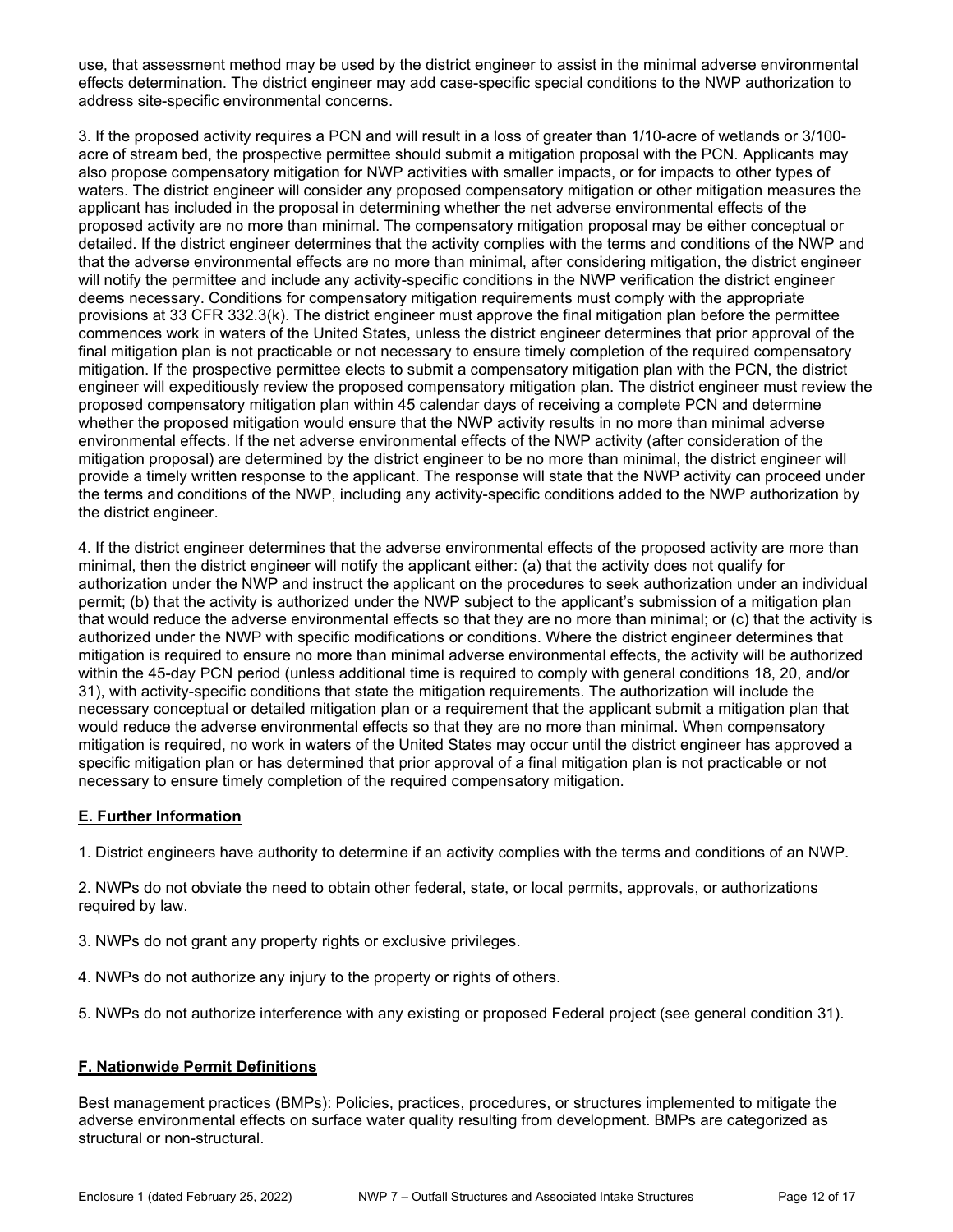Compensatory mitigation: The restoration (re-establishment or rehabilitation), establishment (creation), enhancement, and/or in certain circumstances preservation of aquatic resources for the purposes of offsetting unavoidable adverse impacts which remain after all appropriate and practicable avoidance and minimization has been achieved.

Currently serviceable: Useable as is or with some maintenance, but not so degraded as to essentially require reconstruction.

Direct effects: Effects that are caused by the activity and occur at the same time and place.

Discharge: The term "discharge" means any discharge of dredged or fill material into waters of the United States.

Ecological reference: A model used to plan and design an aquatic habitat and riparian area restoration, enhancement, or establishment activity under NWP 27. An ecological reference may be based on the structure, functions, and dynamics of an aquatic habitat type or a riparian area type that currently exists in the region where the proposed NWP 27 activity is located. Alternatively, an ecological reference may be based on a conceptual model for the aquatic habitat type or riparian area type to be restored, enhanced, or established as a result of the proposed NWP 27 activity. An ecological reference takes into account the range of variation of the aquatic habitat type or riparian area type in the region.

Enhancement: The manipulation of the physical, chemical, or biological characteristics of an aquatic resource to heighten, intensify, or improve a specific aquatic resource function(s). Enhancement results in the gain of selected aquatic resource function(s), but may also lead to a decline in other aquatic resource function(s). Enhancement does not result in a gain in aquatic resource area.

Establishment (creation): The manipulation of the physical, chemical, or biological characteristics present to develop an aquatic resource that did not previously exist at an upland site. Establishment results in a gain in aquatic resource area.

High Tide Line: The line of intersection of the land with the water's surface at the maximum height reached by a rising tide. The high tide line may be determined, in the absence of actual data, by a line of oil or scum along shore objects, a more or less continuous deposit of fine shell or debris on the foreshore or berm, other physical markings or characteristics, vegetation lines, tidal gages, or other suitable means that delineate the general height reached by a rising tide. The line encompasses spring high tides and other high tides that occur with periodic frequency but does not include storm surges in which there is a departure from the normal or predicted reach of the tide due to the piling up of water against a coast by strong winds such as those accompanying a hurricane or other intense storm.

Historic Property: Any prehistoric or historic district, site (including archaeological site), building, structure, or other object included in, or eligible for inclusion in, the National Register of Historic Places maintained by the Secretary of the Interior. This term includes artifacts, records, and remains that are related to and located within such properties. The term includes properties of traditional religious and cultural importance to an Indian tribe or Native Hawaiian organization and that meet the National Register criteria (36 CFR part 60).

Independent utility: A test to determine what constitutes a single and complete non-linear project in the Corps Regulatory Program. A project is considered to have independent utility if it would be constructed absent the construction of other projects in the project area. Portions of a multi-phase project that depend upon other phases of the project do not have independent utility. Phases of a project that would be constructed even if the other phases were not built can be considered as separate single and complete projects with independent utility.

Indirect effects: Effects that are caused by the activity and are later in time or farther removed in distance, but are still reasonably foreseeable.

Loss of waters of the United States: Waters of the United States that are permanently adversely affected by filling, flooding, excavation, or drainage because of the regulated activity. The loss of stream bed includes the acres of stream bed that are permanently adversely affected by filling or excavation because of the regulated activity. Permanent adverse effects include permanent discharges of dredged or fill material that change an aquatic area to dry land, increase the bottom elevation of a waterbody, or change the use of a waterbody. The acreage of loss of waters of the United States is a threshold measurement of the impact to jurisdictional waters or wetlands for determining whether a project may qualify for an NWP; it is not a net threshold that is calculated after considering compensatory mitigation that may be used to offset losses of aquatic functions and services. Waters of the United States temporarily filled, flooded, excavated, or drained, but restored to pre-construction contours and elevations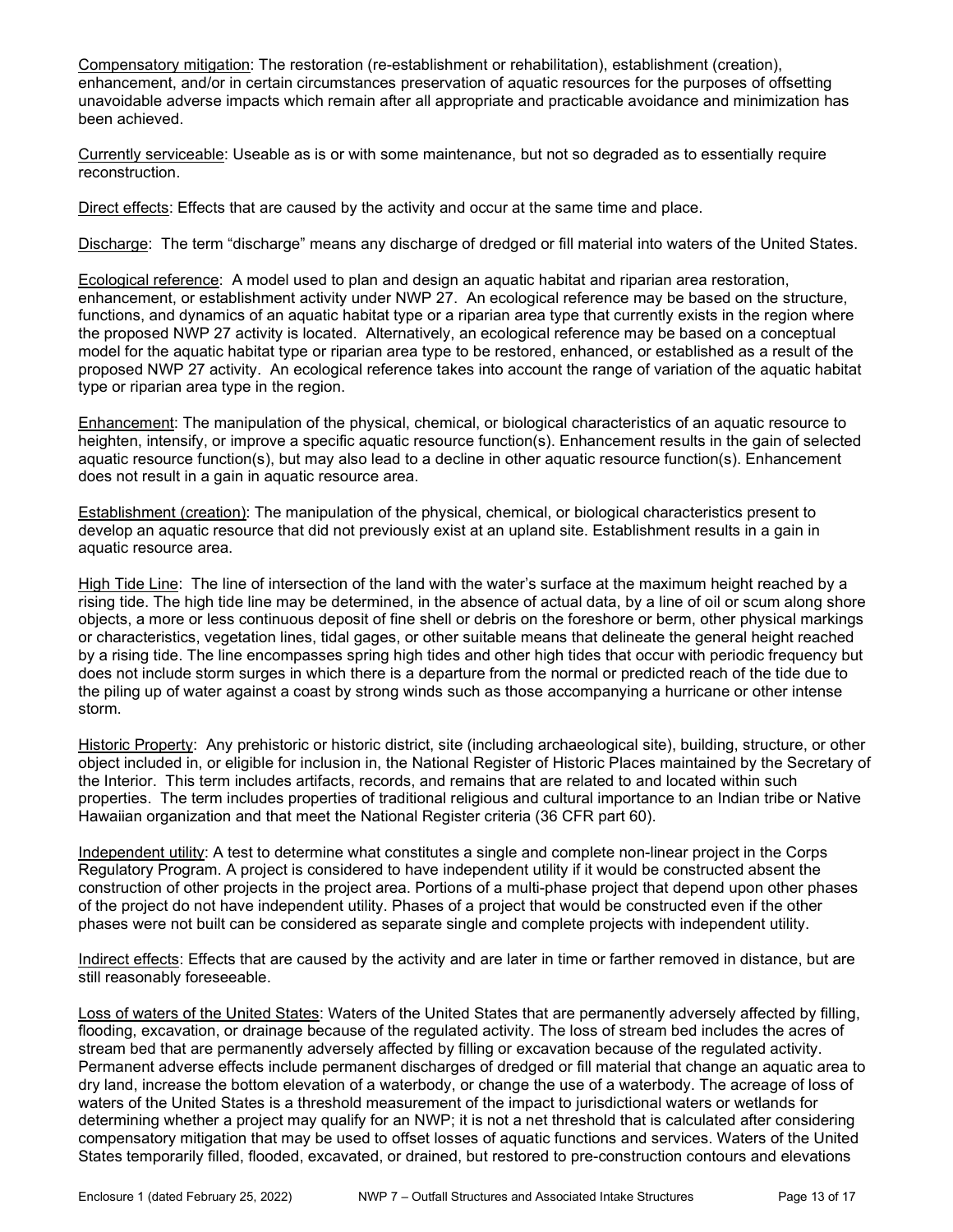after construction, are not included in the measurement of loss of waters of the United States. Impacts resulting from activities that do not require Department of the Army authorization, such as activities eligible for exemptions under section 404(f) of the Clean Water Act, are not considered when calculating the loss of waters of the United States.

Navigable waters: Waters subject to section 10 of the Rivers and Harbors Act of 1899. These waters are defined at 33 CFR part 329.

Non-tidal wetland: A non-tidal wetland is a wetland that is not subject to the ebb and flow of tidal waters. Non-tidal wetlands contiguous to tidal waters are located landward of the high tide line (i.e., spring high tide line).

Open water: For purposes of the NWPs, an open water is any area that in a year with normal patterns of precipitation has water flowing or standing above ground to the extent that an ordinary high water mark can be determined. Aquatic vegetation within the area of flowing or standing water is either non-emergent, sparse, or absent. Vegetated shallows are considered to be open waters. Examples of "open waters" include rivers, streams, lakes, and ponds.

Ordinary High Water Mark: The term ordinary high water mark means that line on the shore established by the fluctuations of water and indicated by physical characteristics such as a clear, natural line impressed on the bank, shelving, changes in the character of soil, destruction of terrestrial vegetation, the presence of litter and debris, or other appropriate means that consider the characteristics of the surrounding areas.

Perennial stream: A perennial stream has surface water flowing continuously year-round during a typical year.

Practicable: Available and capable of being done after taking into consideration cost, existing technology, and logistics in light of overall project purposes.

Pre-construction notification: A request submitted by the project proponent to the Corps for confirmation that a particular activity is authorized by nationwide permit. The request may be a permit application, letter, or similar document that includes information about the proposed work and its anticipated environmental effects. Preconstruction notification may be required by the terms and conditions of a nationwide permit, or by regional conditions. A pre-construction notification may be voluntarily submitted in cases where pre-construction notification is not required and the project proponent wants confirmation that the activity is authorized by nationwide permit.

Preservation: The removal of a threat to, or preventing the decline of, aquatic resources by an action in or near those aquatic resources. This term includes activities commonly associated with the protection and maintenance of aquatic resources through the implementation of appropriate legal and physical mechanisms. Preservation does not result in a gain of aquatic resource area or functions.

Re-establishment: The manipulation of the physical, chemical, or biological characteristics of a site with the goal of returning natural/historic functions to a former aquatic resource. Re-establishment results in rebuilding a former aquatic resource and results in a gain in aquatic resource area and functions.

Rehabilitation: The manipulation of the physical, chemical, or biological characteristics of a site with the goal of repairing natural/historic functions to a degraded aquatic resource. Rehabilitation results in a gain in aquatic resource function, but does not result in a gain in aquatic resource area.

Restoration: The manipulation of the physical, chemical, or biological characteristics of a site with the goal of returning natural/historic functions to a former or degraded aquatic resource. For the purpose of tracking net gains in aquatic resource area, restoration is divided into two categories: re-establishment and rehabilitation.

Riffle and pool complex: Riffle and pool complexes are special aquatic sites under the 404(b)(1) Guidelines. Riffle and pool complexes sometimes characterize steep gradient sections of streams. Such stream sections are recognizable by their hydraulic characteristics. The rapid movement of water over a course substrate in riffles results in a rough flow, a turbulent surface, and high dissolved oxygen levels in the water. Pools are deeper areas associated with riffles. A slower stream velocity, a streaming flow, a smooth surface, and a finer substrate characterize pools.

Riparian areas: Riparian areas are lands next to streams, lakes, and estuarine-marine shorelines. Riparian areas are transitional between terrestrial and aquatic ecosystems, through which surface and subsurface hydrology connects riverine, lacustrine, estuarine, and marine waters with their adjacent wetlands, non-wetland waters, or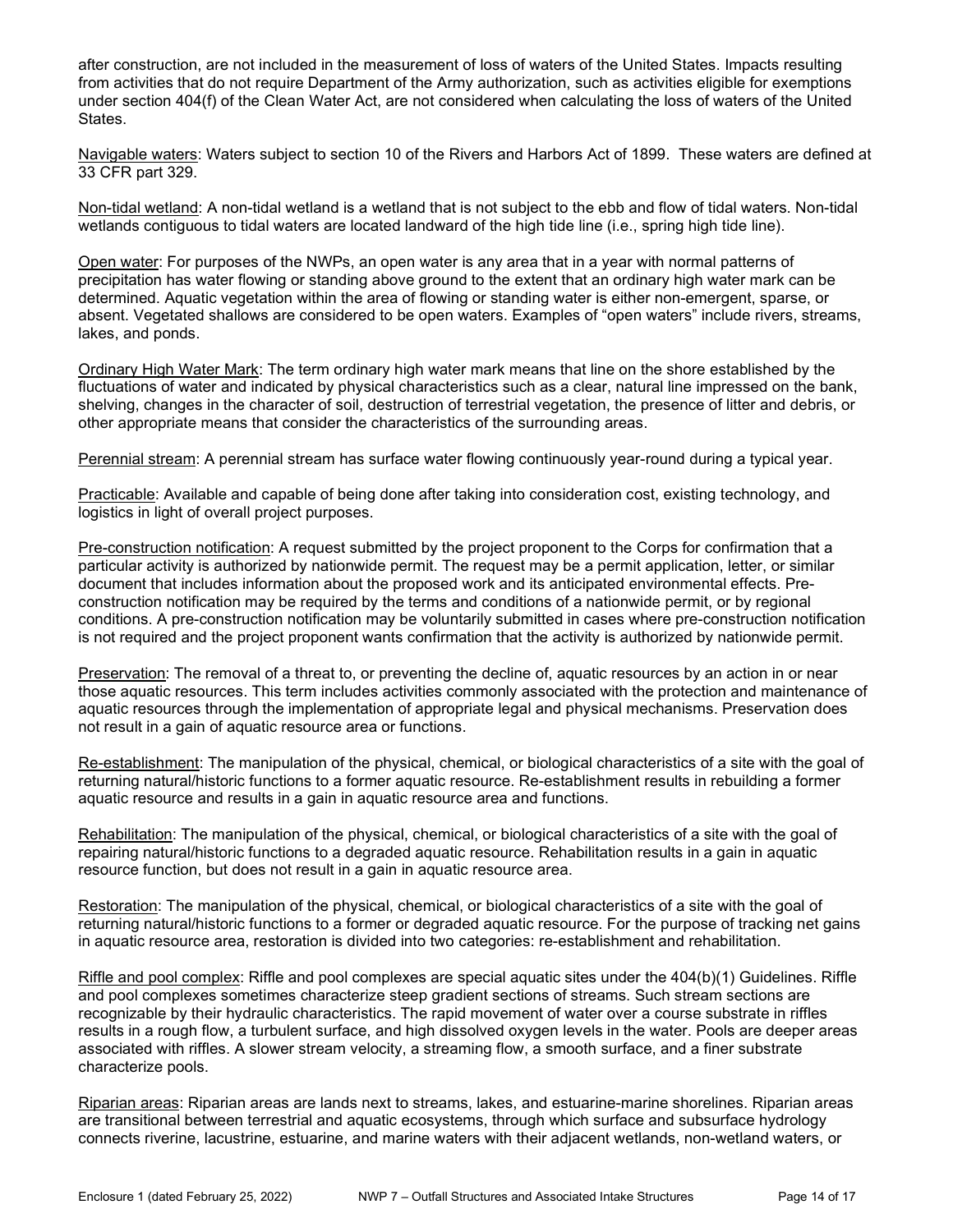uplands. Riparian areas provide a variety of ecological functions and services and help improve or maintain local water quality. (See general condition 23.)

Shellfish seeding: The placement of shellfish seed and/or suitable substrate to increase shellfish production. Shellfish seed consists of immature individual shellfish or individual shellfish attached to shells or shell fragments (i.e., spat on shell). Suitable substrate may consist of shellfish shells, shell fragments, or other appropriate materials placed into waters for shellfish habitat.

Single and complete linear project: A linear project is a project constructed for the purpose of getting people, goods, or services from a point of origin to a terminal point, which often involves multiple crossings of one or more waterbodies at separate and distant locations. The term "single and complete project" is defined as that portion of the total linear project proposed or accomplished by one owner/developer or partnership or other association of owners/developers that includes all crossings of a single water of the United States (i.e., a single waterbody) at a specific location. For linear projects crossing a single or multiple waterbodies several times at separate and distant locations, each crossing is considered a single and complete project for purposes of NWP authorization. However, individual channels in a braided stream or river, or individual arms of a large, irregularly shaped wetland or lake, etc., are not separate waterbodies, and crossings of such features cannot be considered separately.

Single and complete non-linear project: For non-linear projects, the term "single and complete project" is defined at 33 CFR 330.2(i) as the total project proposed or accomplished by one owner/developer or partnership or other association of owners/developers. A single and complete non-linear project must have independent utility (see definition of "independent utility"). Single and complete non-linear projects may not be "piecemealed" to avoid the limits in an NWP authorization.

Stormwater management: Stormwater management is the mechanism for controlling stormwater runoff for the purposes of reducing downstream erosion, water quality degradation, and flooding and mitigating the adverse effects of changes in land use on the aquatic environment.

Stormwater management facilities: Stormwater management facilities are those facilities, including but not limited to, stormwater retention and detention ponds and best management practices, which retain water for a period of time to control runoff and/or improve the quality (i.e., by reducing the concentration of nutrients, sediments, hazardous substances and other pollutants) of stormwater runoff.

Stream bed: The substrate of the stream channel between the ordinary high water marks. The substrate may be bedrock or inorganic particles that range in size from clay to boulders. Wetlands contiguous to the stream bed, but outside of the ordinary high water marks, are not considered part of the stream bed.

Stream channelization: The manipulation of a stream's course, condition, capacity, or location that causes more than minimal interruption of normal stream processes. A channelized jurisdictional stream remains a water of the United States.

Structure: An object that is arranged in a definite pattern of organization. Examples of structures include, without limitation, any pier, boat dock, boat ramp, wharf, dolphin, weir, boom, breakwater, bulkhead, revetment, riprap, jetty, artificial island, artificial reef, permanent mooring structure, power transmission line, permanently moored floating vessel, piling, aid to navigation, or any other manmade obstacle or obstruction.

Tidal wetland: A tidal wetland is a jurisdictional wetland that is inundated by tidal waters. Tidal waters rise and fall in a predictable and measurable rhythm or cycle due to the gravitational pulls of the moon and sun. Tidal waters end where the rise and fall of the water surface can no longer be practically measured in a predictable rhythm due to masking by other waters, wind, or other effects. Tidal wetlands are located channelward of the high tide line.

Tribal lands: Any lands title to which is either: 1) held in trust by the United States for the benefit of any Indian tribe or individual; or 2) held by any Indian tribe or individual subject to restrictions by the United States against alienation.

Tribal rights: Those rights legally accruing to a tribe or tribes by virtue of inherent sovereign authority, unextinguished aboriginal title, treaty, statute, judicial decisions, executive order or agreement, and that give rise to legally enforceable remedies.

Vegetated shallows: Vegetated shallows are special aquatic sites under the 404(b)(1) Guidelines. They are areas that are permanently inundated and under normal circumstances have rooted aquatic vegetation, such as seagrasses in marine and estuarine systems and a variety of vascular rooted plants in freshwater systems.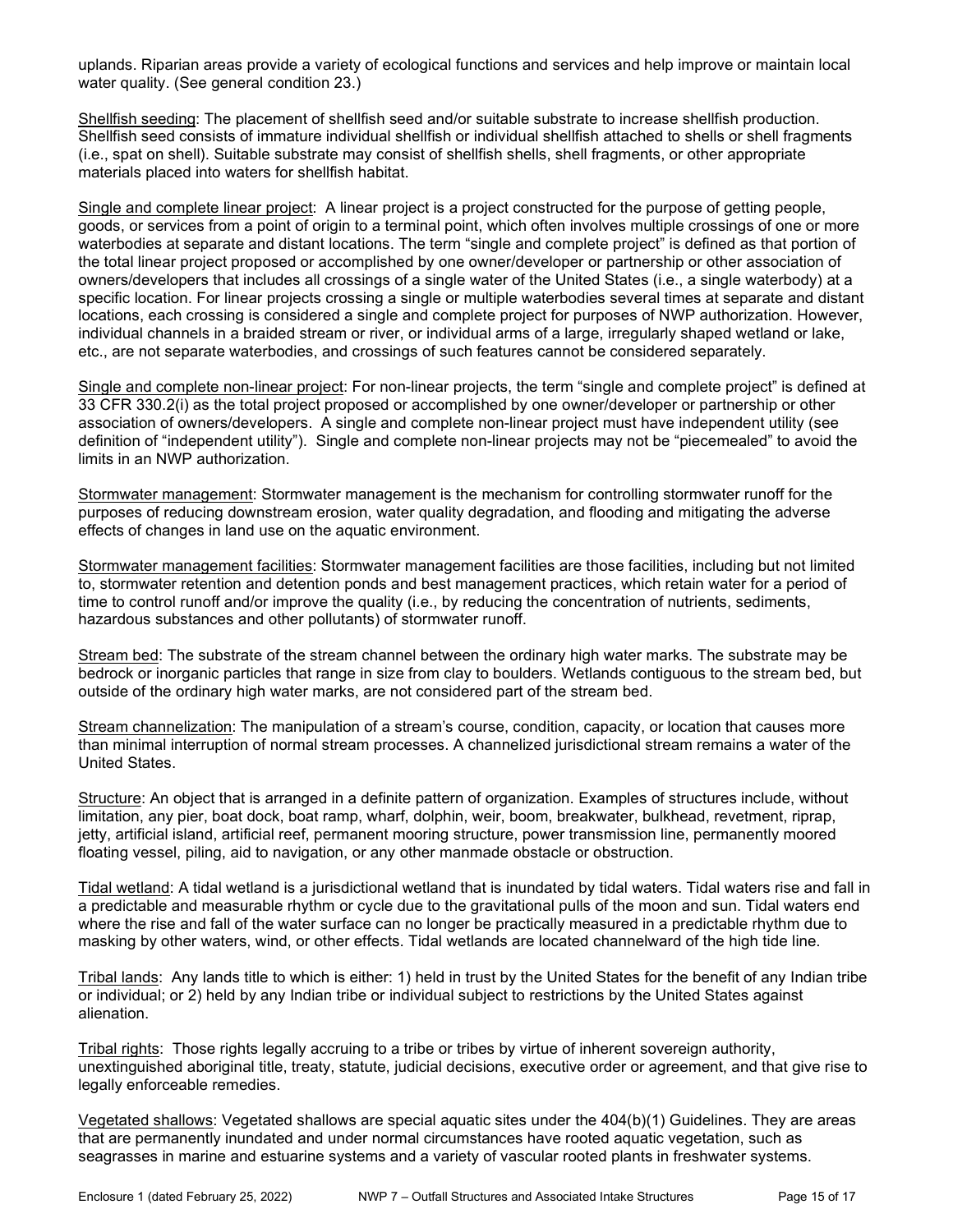Waterbody: For purposes of the NWPs, a waterbody is a "water of the United States." If a wetland is adjacent to a waterbody determined to be a water of the United States, that waterbody and any adjacent wetlands are considered together as a single aquatic unit (see 33 CFR 328.4(c)(2)).

### G. Nationwide Permit Regional Conditions (Arizona)

- 1. The permittee shall submit a pre-construction notification (PCN) for all 2021 NWPs, in accordance with General Condition 32, in the following circumstances:
	- a. Activities that would result in a loss\* of waters of the United States within all perennial and intermittent waterbodies and special aquatic sites. (Refer to Regional Condition 2 for restrictions in special aquatic sites within the state of Arizona.)
	- b. Activities resulting in a discharge of dredged or fill material in waters of the U.S. on Tribal Lands\*\*;
	- c. All waterbodies designated by the Arizona Department of Environmental Quality as Outstanding Arizona Waters (OAWs), within 1600 meters (or 1 mile) upstream and/or 800 meters (1/2 mile) downstream of a designated OAW, and on tributaries to OAWs within 1600 meters of the OAW (see http://www.azdeq.gov/index.html).
	- d. All waterbodies designated by the Arizona Department of Environmental Quality as 303(d)-impaired surface waters, within 1600 meters (or 1 mile) upstream and/or 800 meters (1/2 mile) downstream of a designated impaired surface water, and on tributaries to impaired waters within 1600 meters of the impaired water (see http://www.azdeq.gov/index.html).
- 2. All 2021 NWPs are revoked in the state of Arizona for activities in wetlands, mudflats, vegetated shallows, or riffle and pool complexes, as defined at 40 CFR Part 230.40-45, resulting in a loss\* of waters of the United States greater than 0.10 acre.

\* "Loss" means waters of the United States that are permanently adversely affected by filling, flooding, excavation, or drainage because of the regulated activity.

\*\*"Tribal Lands" refers to any lands title to which is either: 1) held in trust by the United States for the benefit of any Indian tribe or individual; or 2) held by any Indian tribe or individual subject to restrictions by the United States against alienation.

NOTE: Regional Conditions on the Navajo Nation may be found at

https://www.spa.usace.army.mil/Portals/16/docs/civilworks/regulatory/publicnotices/Navajo%20Nation/2021%20NW P%20Reissuance\_Final%20Public%20Notice\_Navajo%20Nation.pdf?ver=Y05br0Ih59RLEwptpfmJOA%3d%3d.

### H. 401 Water Quality Certification (401 WQC)

 A 401 WQC is mandatory for any activity that requires a Clean Water Act Section 404 permit. A 401 WQC is required prior to discharging any dredged or fill material into a water of the United States. Only one of the following 401 WQCs listed below will apply to your project. The geographical location of your project will determine which 401 WQC is applicable. The 401 WQCs issued for this NWP will remain in effect through March 14, 2026.

 On all "Non-Tribal Lands", lands that are not part of federally recognized Indian Reservation, the Arizona Department of Environmental Quality (ADEQ) is the agency responsible for issuing the 401 WQC.

 On all "Tribal Lands", lands that are part of a federally recognized Indian Reservation, the U.S. Environmental Protection Agency (EPA) is responsible for issuing the 401 WQC except where EPA has delegated the 401 WQC authority.

 If "Individual Certification" is required you must apply for, receive, and comply with the 401 WQC issued by ADEQ, EPA, or the appropriate Tribe.

### Non-tribal Lands - 401 ADEQ WQCs\*

Arizona Department of Environmental Quality Certified for all projects, except ADEQ